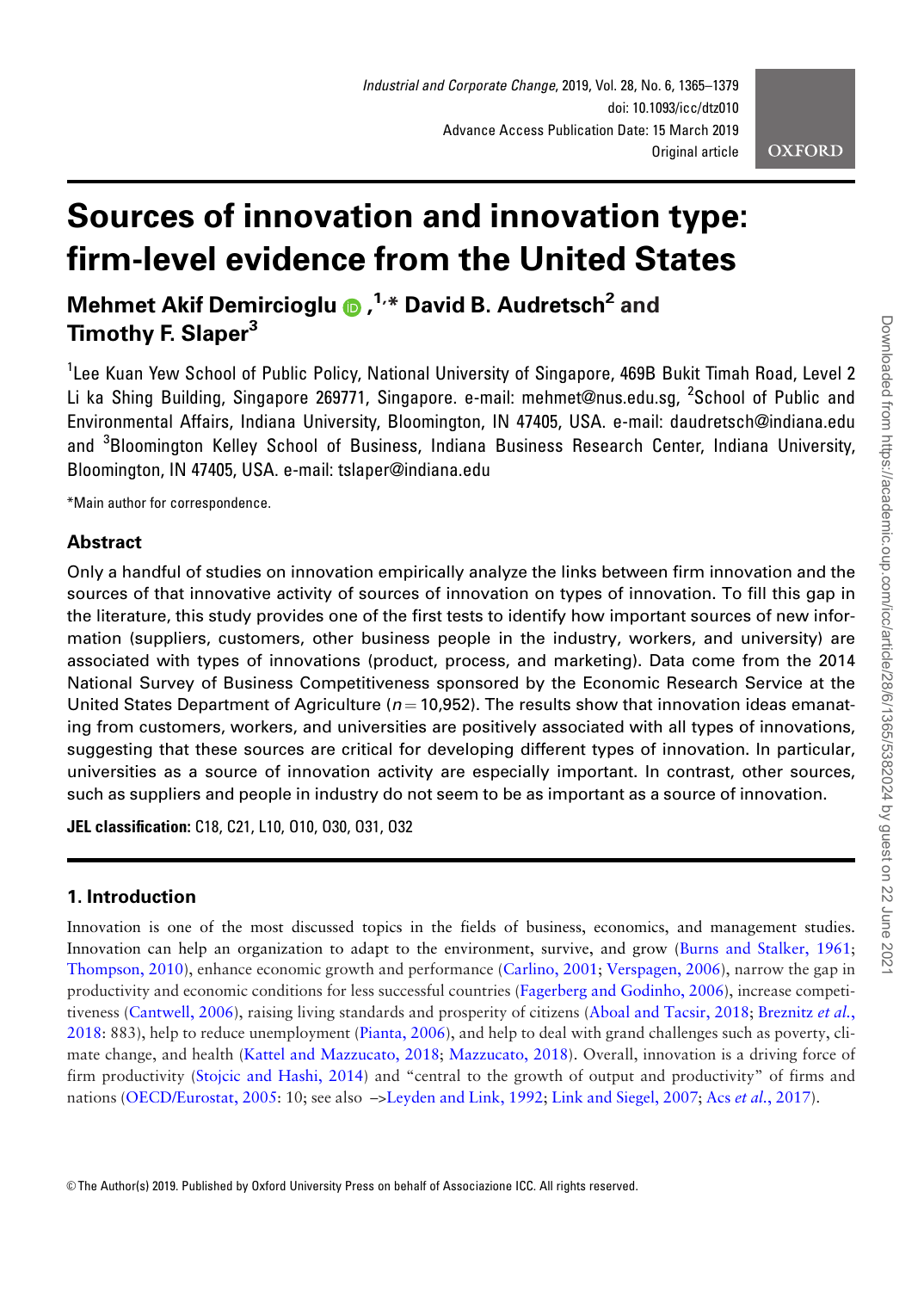Studies of innovation are roughly divided into two types. First, many studies treat innovation as a dependent variable, so they have examined factors affecting innovation such as determinants or conditions of innovations (e.g. [Mohr, 1969](#page-11-0); [Kimberly and Evanisko, 1981](#page-11-0); [Damanpour, 1991;](#page-11-0) [Greenhalgh](#page-11-0) et al., 2004; [Torugsa and Arundel,](#page-12-0) [2016a](#page-12-0); [Demircioglu and Audretsch, 2017a\)](#page-11-0). The second type of study considers innovation as an independent variable, and examines the outcomes of innovation, such as how innovation influences efficiency, increases performance, improves the quality of services, and even increases the legitimacy of organizations [\(Damanpour](#page-11-0) et al., 2009; [Griffith](#page-11-0) et al.[, 2006](#page-11-0); [Verhoest](#page-12-0) et al., 2007; [Brown and Osborne, 2012;](#page-11-0) [Ballot](#page-10-0) et al., 2015). This article uses the first approach and treats innovation as the dependent variable while analyzing how different sources associated with overall firm innovation activity and four types of innovations.

The magnitude and breadth of the literature on innovation and particularly sources of innovation reflects its importance. The famous conclusion attributed to Solow that innovation "falls like manna from heaven" ([Aghion and](#page-10-0) [Howitt, 1998](#page-10-0); [Link, 2013\)](#page-11-0), may in fact ignore that innovation activity emanates from more earthly sources. Analyzing two types of knowledge spillovers—Marshall-Arrow-Romer (MAR) and [Carlino \(2001\)](#page-11-0) point out that analyzing different sources of innovation goes back to 1890 when Alfred Marshall developed a theory on knowledge and innovation externalities. For instance, [Nakamura \(2000\)](#page-11-0) explains how workers have been a key source of creativity and innovations for the last century. Additionally, research facilities and universities provide a source of knowledge and ideas underlying the development of many product and service innovations ([Carlino, 2001](#page-11-0)). Thus, innovation sources are a crucial factor for innovation activities and different sources of innovation may result in different types of innovations.

Despite its central importance, there is only a paucity of studies actually attempting to uncover what exactly are the most important sources of innovation as well as their impacts on overall innovation activity and the various dimensions and manifestations of innovation. The handful of empirical studies found in the literature are typically restricted to descriptive, conceptual, qualitative analysis, or based on case studies (e.g. [Borins, 2002;](#page-10-0) [OECD, 2009](#page-12-0); [Birkland,](#page-10-0) [2011;](#page-10-0) Nasi et al.[, 2015](#page-12-0); [Bankins](#page-10-0) et al., 2017). This paucity of quantitative studies identifying and analyzing sources of new information and knowledge driving innovation activity limits both the ability of scholars to not only understand the innovation process but also thought leaders to formulate effective policies and strategies in policy and business. The purpose of this article is to make a least a start toward filling this gaping gap in the literature by analyzing how particular sources of knowledge impact both overall innovation activity as well as specific manifestations of innovation output. In particular, this article seeks to analyze how the important sources of knowledge, such as suppliers, customers, other people in industry, workers, and universities, are associated with specific types of innovations, namely, product, process, and marketing innovations. To address these questions, we analyze which particular knowledge sources generate particular types of innovations and overall innovation activity using quantitative methods.

The second important contribution of this study is to compare three distinct types of innovation—product, process, and marketing innovations, instead of just focusing on a grossly simplistic conceptual and aggregate measurement of innovation (e.g. whether innovation occurs or not). Despite difficulties in quantifying and measuring innovation activity, it is possible to measure different types of innovations ([OECD/Eurostat, 2005](#page-12-0), [2018;](#page-12-0) [Smith,](#page-12-0) [2006;](#page-12-0) [Bloch and Bugge, 2013](#page-10-0); [Bugge and Bloch, 2016;](#page-11-0) [Demircioglu and Audretsch, 2018;](#page-11-0) [Gault, 2018\)](#page-11-0). Most of the extant research typically measures aggregated innovation activity by patents, as an outcome variable (e.g. [Arundel](#page-10-0) [and Kabla, 1998;](#page-10-0) [Arundel, 2001](#page-10-0)). However, patents as an output does not capture many innovations. For instance, [Arundel and Kabla \(1998](#page-10-0): 138) state that "Patents are a particularly poor measure of innovativeness in sectors such as food and tobacco, petroleum refining, basic metals, automobiles, and other transport equipment. In these sectors, the large majority of innovations are not patented." In fact, many innovations which are not patented (or aimed to be patented) are measured using the large dataset introduced in this article and explained below.

Additionally, three specific types of innovation exhibit different characteristics from each other and may emanate from distinct sources of knowledge. For example the knowledge sources underlying marketing innovations may be different than their counterparts for process innovations [see statistical results from the Policies, Appropriation, and Competitiveness in Europe (PACE), Service des Statistiques Industrielles (Statistical Service of the French Ministry of Industry; SESSI), Community Innovation Surveys (CIS), and [Terjesen and Patel, 2017](#page-12-0)]. Thus, it makes sense to analyze these three types of innovations differently. For instance, the 1993 CIS survey showed that process innovation was about 25%, which was lower than product innovation (35.9%; [Arundel and Kabla, 1998\)](#page-10-0).

The third important contribution to the literature from this article is the unique and representative dataset for the US data that are analyzed. Despite the high propensity for innovation activity to spatially cluster within close geographic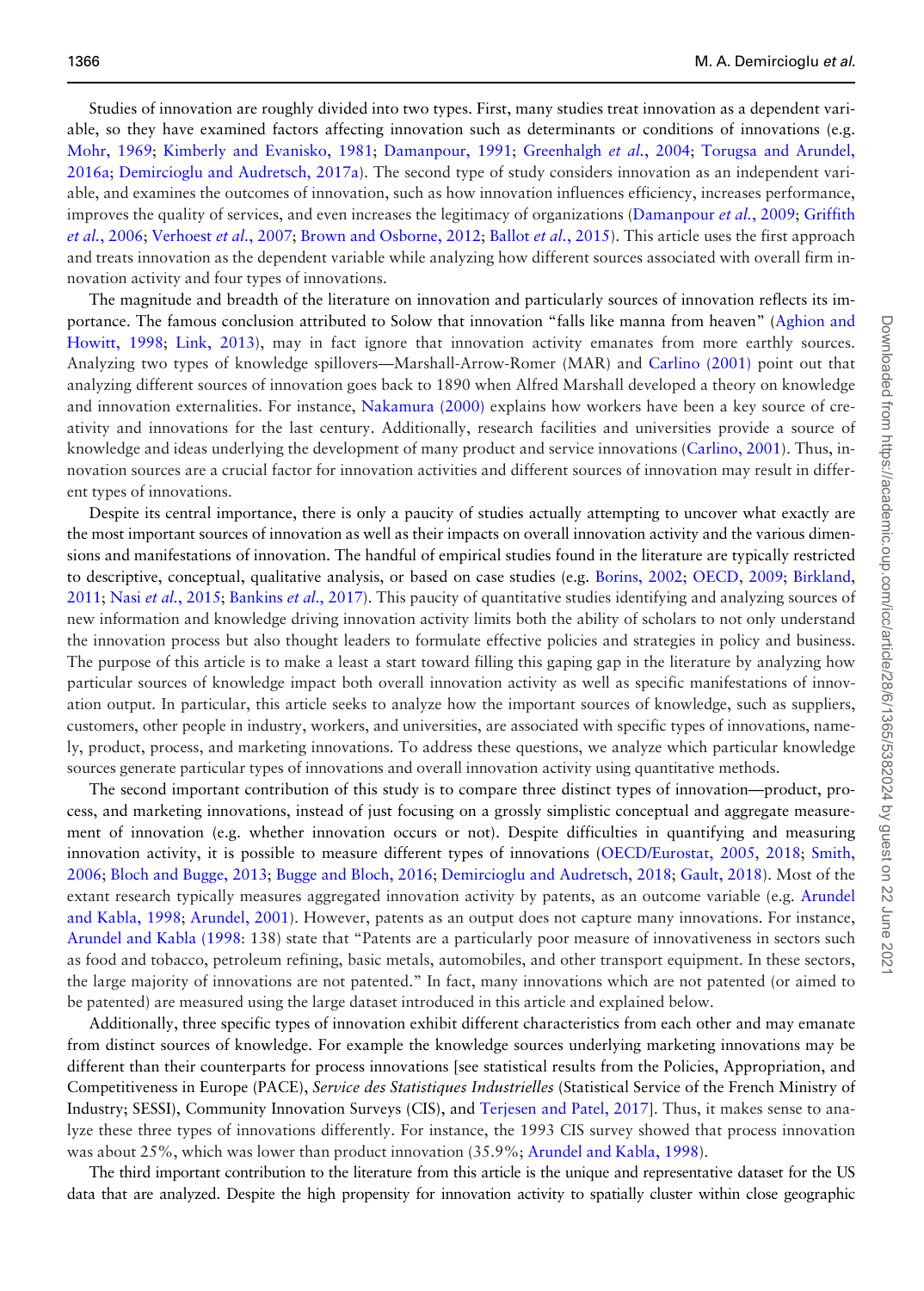proximity to the knowledge source, resulting in notable innovative clusters, such as Silicon Valley, no systematic, comprehensive, and large-scale survey on innovation activity had been created for the United States spanning the entire economy. In contrast, Europe has devoted considerable resources and effort in creating and analyzing systematic and comprehensive measurement of innovation activity. Most prominently are the Oslo Manuals, the European Union's Community Innovation Surveys (CIS) conducted in different European countries, the Maastricht Economic and Social Research Institute on Innovation and Technology (MERIT), MEPIN, and SESSI, resulting in a number of important and influential scholarly and policy publications (e.g. [Arundel and Kabla, 1998](#page-10-0); [Arundel, 2001](#page-10-0); [Arundel and Geuna, 2004;](#page-10-0) [OECD/](#page-12-0)  [Eurostat, 2005](#page-12-0), [2018;](#page-12-0) [Frenz and Ietto-Gillies, 2009;](#page-11-0) [Battisti and Stoneman, 2010](#page-10-0); [Bloch and Bugge, 2013\)](#page-10-0).

The limited datasets measuring innovation in the United States (e.g. National Science Foundation's Survey of Industrial Research and Development, CompuStat, and 1994 Carnegie Mellon University survey of manufacturing innovation) suffer in that they are neither comprehensive nor representative of American companies, and do not reflect the diverse and heterogeneous nature of both knowledge sources or types of innovations [\(Cooper and Merrill,](#page-11-0) [1997\)](#page-11-0). Data limitations have restricted the ability of scholars to undertake comprehensive and wide-ranging studies on innovation in the context of the United States. Thus, an additional key contribution of this study is to provide one of the first comprehensive, representative, and systematic analyses of innovation in the context of the United States by using the National Survey of Business Competitiveness (NSBC) data.

In particular, the novel contribution of this article to the literature is to compare three different types of innovations (product, process, and marketing) to show how five important knowledge sources (suppliers, customers, other people in industry, workers, and universities) are associated with these three innovation types as well as overall firm innovation activity differently. The main research question of this article thus is how do important sources of knowledge are associated with main innovation types and overall innovation activity? There are two sub-research questions in this study. First, how do suppliers, customers, and other business people in the industry, workers, and university as sources of innovation contribute to product, process, and marketing innovations? Second, how do these knowledge sources contribute to the overall firm innovation activity (the aggregate of all types of innovations)? This article is organized as follows. The following section will explain and discuss sources and types of innovations. Part three will introduce and explain the important and novel data used in this study along with the methodology. The results of this study will be discussed in Section 4. This article ends with a discussion, limitations, and conclusion.

## 2. Sources and types of innovation

#### 2.1 Sources of innovations

Several studies and reports have addressed the issue of where ideas come from and the sources/actors that contribute to innovation (e.g. [Arundel, 2001](#page-10-0); [Borins, 2001;](#page-10-0) [Arundel and Geuna, 2004](#page-10-0); [OECD/Eurostat, 2005,](#page-12-0) [2018;](#page-12-0) [Walker,](#page-12-0) [2006](#page-12-0); Hüsig and Mann, 2010; [APSC, 2011](#page-10-0); [Bloch and Bugge, 2013;](#page-10-0) [Torugsa and Arundel, 2016b](#page-12-0); [Demircioglu and](#page-11-0) [Audretsch, 2017b](#page-11-0)). For instance, [Arundel \(2001\)](#page-10-0) classified sources of innovation as external (e.g. customers, other firms, and their parent firm) and internal (e.g. from in-house R&D activities) with using the 1992 Community Innovation Survey. Analyzing surveys from 1993 Policies, Appropriation, and Competitiveness in Europe (PACE) survey, 1994 Carnegie Mellon Survey, and 1997 Community Innovation Survey II, [Arundel and Geuna \(2004\)](#page-10-0) have identified public research institutes and universities, affiliated firms, suppliers, and customers as important sources of innovation. However, these major studies did not analyze workers and as a source of innovation.

Additionally, although these studies and our study have some similarities because both focus on sources or types of innovations, many differences exist. First, our dependent variable is type of innovation and overall innovations, while most other studies focus on the amount of R&D expenditures, patent applications, location, and geographic proximity of knowledge sources. Second, data for major studies focusing on sources of innovation are mostly from the 1990s and are not current. Third, other studies' sample size is usually small [e.g. [Arundel and Geuna's \(2004\)](#page-10-0) main dataset, PACE, has only 588 responses]. Fourth, these many studies cover only the largest R&D-performing firms, so they generally exclude smaller firms and non R&D firms, which is also true for the US Business R&D and the Innovation Survey of 2008. Our study, on the other hand, is not restricted to high-performing firms. Fifth, most of the studies on innovation focus on Europe, but the focus of this study is on the United States.

Several studies analyzing public sector organizations have found that employees, regardless of their rank is very important and provides a valuable source of innovation in the public sector ([Borins, 2001,](#page-10-0) [2002](#page-10-0); [APSC, 2011; Bloch](#page-10-0)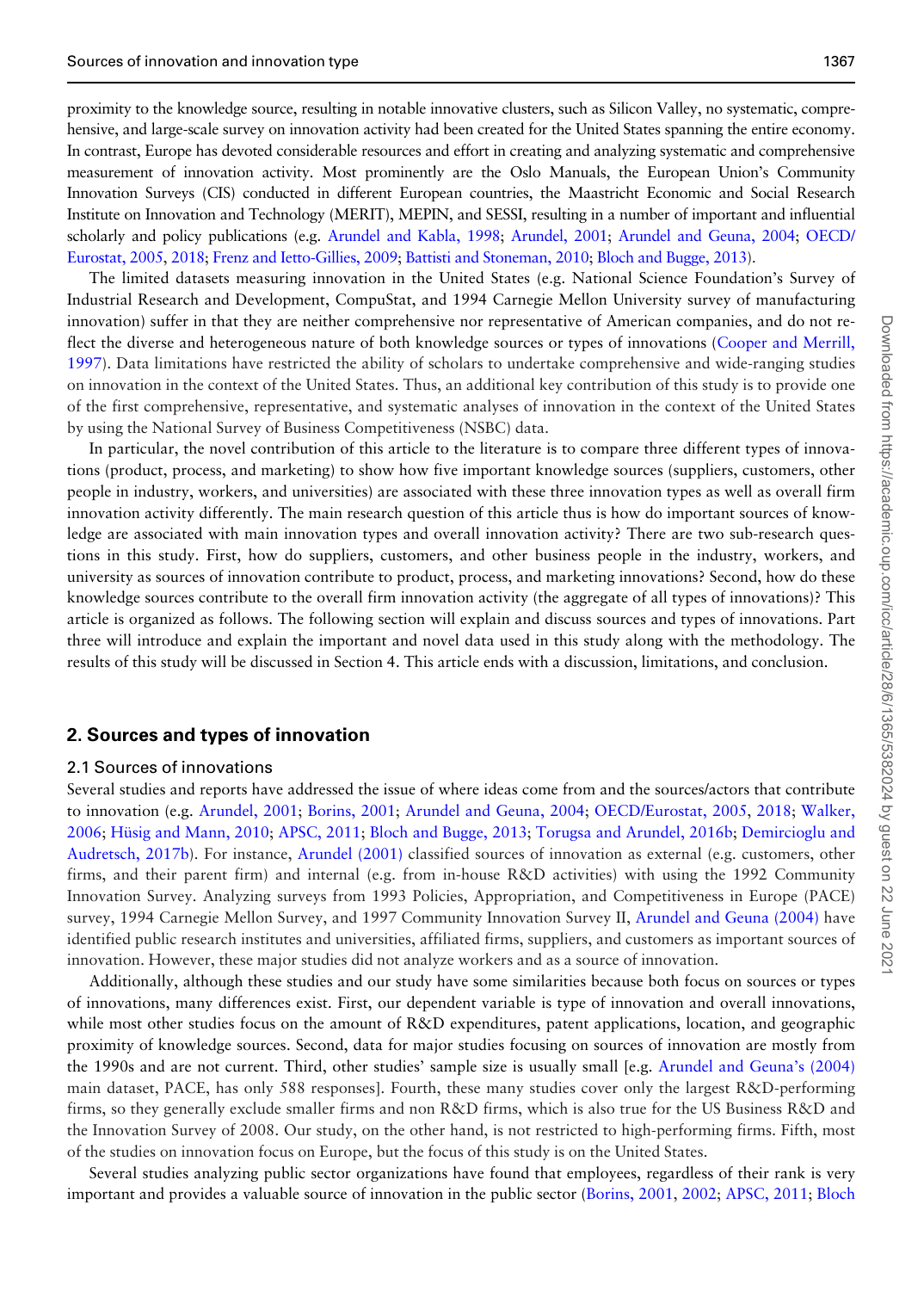[and Bugge, 2013](#page-10-0); [Torugsa and Arundel, 2016b](#page-12-0); [Bugge and Bloch, 2016](#page-11-0); [Demircioglu and Audretsch, 2018](#page-11-0)). However, one of the greatest limitations of these empirical and case studies is that the findings are limited only to public sector organizations and exclude private firms. Additionally, due to data limitations, studies using the Australian Public Service Commission (APSC) data have focused only on individual and group levels of analysis and have generally ignored the knowledge sources and types of innovation at the organizational level. In contrast, the data used in this article make it possible to include both workers and universities as sources of innovation at the firm level. This is a very important and highly valued contribution to the literature. As Nakamura has pointed out, workers provide important sources of creativity and knowledge fueling firm innovation in the United States on the basis of his findings that the professional creative workers accounted for 0.7% of all employment (0.2 million) in 1900 and 1.9% of all employment (1.1 million) in 1950, and increased to 5.7% in 1999 (7.6 million), suggesting that the number of workers involved in creative and innovation activities continues to increase [\(Nakamura, 2000](#page-11-0)).

Additionally, [Arundel and Geuna \(2004\)](#page-10-0) summarized many studies on innovation and patent applications and found that in both North America and Western Europe, knowledge and ideas emanating from universities and research institutions increase the quality and quantity of innovations. When firms are located far away from universities and R&D laboratories, firm-university interactions are less frequent, and firms may receive fewer ideas, ultimately reducing their innovation activity (Adams, 2001). In a recent study, [Richardson](#page-12-0) et al. (2016: 132) find that "both scholars and public policy makers have viewed investment in university research as a key component to generating innovation activity." Thus, the effects of universities on types of innovation and overall innovations are vital to analyze. As [Audretsch and Stephan \(1996\)](#page-10-0) find, "companies can also learn about the research occurring in university labs through social contacts between employees and university scientists and by sending employees to participate in workshops and seminars at the university" ([Audretsch and Stephan, 1996:](#page-10-0) 646). Furthermore, [Demircioglu and Audretsch \(2017b\)](#page-11-0) find that ideas emanating from universities are positively associated with the quality of public services, employee job satisfaction, and interagency collaboration. Thus, we expect that ideas emanating from workers and universities are positively associated with types and overall innovations and the association is statistically significant and meaningful.

#### 2.2 Types of innovations

As the Oslo Manual argues, "It is not enough to know whether firms are innovative or not; it is necessary to know how firms innovate and what types of innovations they implement" [\(OECD/Eurostat, 2005](#page-12-0): 13). Innovations can be defined differently. Slaper et al., use the following definitions: "According to the U.S. Department of Commerce (2008), innovation is 'the design, invention, development and/or implementation of new or altered products, services, processes, systems, organizational structures, or business models for the purpose of creating new value for customers and financial returns for the firm.' Other authors offer similar definitions, including the Federal Reserve Bank of St. Louis (2007), which defines innovation as 'taking something established and introducing a new idea, method or de-vice that creates a new dimension of performancea and adding value'" (Slaper et al[., 2011](#page-12-0), 37). According to [Arundel \(2001:](#page-10-0) 614), a firm is "innovative if it introduced a product or process innovation... includes firms that only make minor improvements or introduce new products and processes developed by other firms. Many of these 'minor' innovators might not develop patentable innovations." Therefore, innovations are different than inventions and the focus of this study is innovation.

Innovation is typically multidimensional ([Torugsa and Arundel, 2016a](#page-12-0); [Demircioglu and Audretsch, 2018](#page-11-0)), so that several types of innovation exist. There are a number of distinct types of innovation activity, such as product, process, and organizational innovation [\(OECD/Eurostat, 2005,](#page-12-0) [2018;](#page-12-0) [Walker, 2006](#page-12-0); [Radicic](#page-12-0) et al., 2016; [Gault, 2018](#page-11-0)). The Oslo manual was developed by the OECD and Eurostat in an effort to measure and analyze the impact of innovation activity [\(OECD/Eurostat, 2005](#page-12-0), [2018\)](#page-12-0). According to the OECD, product innovation has two dimensions—goods and services innovation, both of which introduce a "good or service that is new or significantly improved with respect to its characteristics or intended uses" [\(OECD/Eurostat, 2005](#page-12-0): 48). Process innovation is "the implementation of a new or significantly improved production or delivery method [e.g. techniques or software]" ([OECD/Eurostat, 2005:](#page-12-0) 49), and marketing innovation is "the implementation of a new marketing method involving significant changes in product design or packaging, product placement, product promotion or pricing" [\(OECD/Eurostat, 2005](#page-12-0): 49).

All of these three types of innovations are crucial for organizations. For example, product innovation leads to an increase in firm profitability, as buyers tend to buy a new or updated product with more cost and process innovations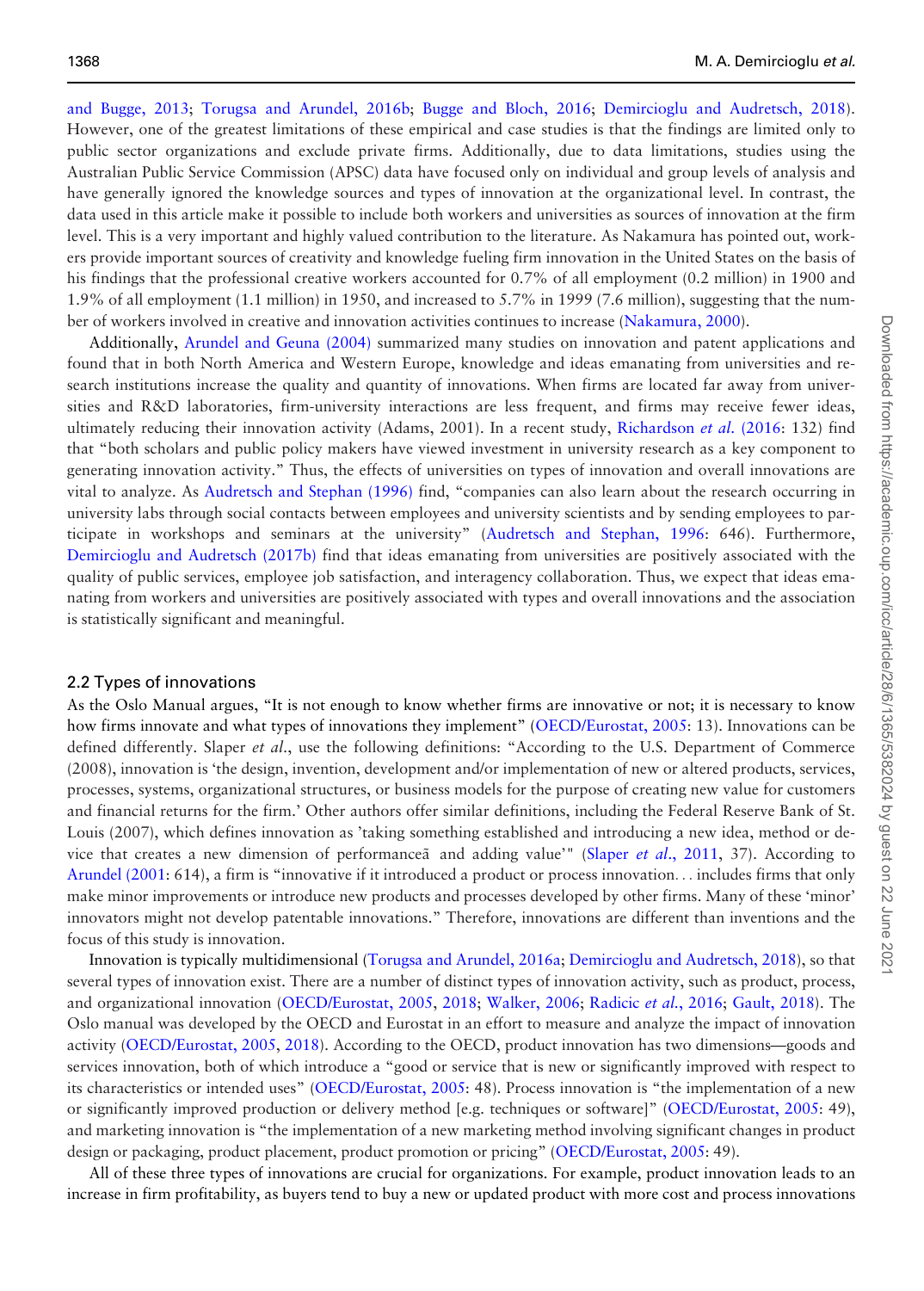usually leads improvement of methods and reduce costs ([Fritsch and Meschede, 2001\)](#page-11-0). Process innovations can create competitive advantage, efficiency improvements, and product growth to firms, justify government support for innovations, and help for economic growth [\(Terjesen and Patel, 2017](#page-12-0)). Marketing innovations can increase organizational survival particularly during economic crises and will increase their competitive advantage (e.g. reducing costs of their products, increasing differentiation, and increasing their focus; [Naidoo, 2010;](#page-11-0) see also [Gault, 2018;](#page-11-0) [OECD/](#page-12-0) [Eurostat, 2018\)](#page-12-0).

Examples of a product innovation include "robotic vacuum-cleaners in nursing homes for the elderly; environmentally friendly ambulances; and the use of the 'PARO seal' in residential homes (the PARO seal is a robot shaped like a seal, which is able to move its eyes and make sounds)" [\(Bugge and Bloch, 2016](#page-11-0): 286). Examples of process innovations include "a new IT solution for joint login to public services, which enabled switching between services without new logins for each service; and self-service in the personnel and payroll system" [\(Bugge and Bloch, 2016:](#page-11-0) 286) and "to cut down decision layers from five to just two, reducing approval time by 80 per cent" [\(Van der Wal, 2017:](#page-12-0) 170). An example of a marketing innovation is the creation of online stores, even while retail companies continue doing their regular business at their psychical location, such as Amazon.com's "one-click" ordering process at online ([Chen, 2006\)](#page-11-0).

## 3. Data and methods

### 3.1 Data and sample

Data come from the National Survey of Business Competitiveness (NSBC), which was conducted by the Social & Economic Sciences Research Center (SESRC) at Washington State University for the United States Department of Agriculture's Economic Research Service. Before distributing the questionnaire, pilot study data collection started in November 2013 and December 2013. After the pilot study, over 53,000 respondents were invited to complete the surveys via (i) online, (ii) phone interview, or (iii) mail from April through November 2014. All respondents received an invitation letter, questionnaire, reminder (by a postcard), questionnaire again, and phone and email reminders, respectively. About 10,952 respondents (22.4%) at least partially completed the survey. There are no statistical differences between respondents and nonrespondents (USDA, no date, Part C). In addition, no significant differences exist among different types of survey completion methods. Finally, the final sample size was reduced to 4845 due to missing variables and incomplete parts of the responses. There are no systematic differences between missing and without missing variables.

The population for this study is business establishments in the United States; businesses were selected randomly from strata based on industry codes (NAICS), location (metropolitan vs. nonmetropolitan area), and establishment size. The sample of this survey has been chosen from the business establishment list maintained by the Bureau of Labor Statistics. Washington DC and 46 out of 50 states have participated to the survey [\(Wojan and Parker, 2017\)](#page-12-0). Additionally, NSBC is the first national and representative survey on innovation in the United States.<sup>1</sup>

Some of the questions of NSBC, particularly types of innovation, come from the European Union's Community Innovation Survey (EU-CIS), with the hope that future researchers compare innovation activities between European countries and the United States (USDA, no date, Part A). Although the first national level surveys on innovation in the United States was Business R&D and the Innovation Survey of 2008, these data are limited to only larger firms,

1 "The confidentiality of the Rural Establishment Innovation Survey data is protected under the statutes of US Code Title 18, Section 1905, US Code Title 7, Section 2276, and Title V of the E-Government Act, Confidential Information Protection and Statistical Efficiency Act of 2002 (CIPSEA; Public Law 107-347). A full statement is provided in mail questionnaires and web surveys confirming that answers to the survey will be kept confidential, and that under no circumstances will identifying information about individuals or their organizations be released to any unauthorized individuals, agencies, or institutions. It will assure respondents that only aggregated statistics will be reported, and that providing answers to any or all questions is strictly voluntary. Detailed disclosures regarding confidentiality will be provided in an advance letter to respondents (see Attachment D), and enumerators will check to ensure that respondents have received and read the letter and disclosures prior to conducting the survey. Economic Research Service will use established procedures for survey storage and disposal to ensure that individual identifiers are protected from disclosure. ERS will also use statistical disclosure limitation methods to ensure that individual identifying information does not appear in any public data product" (United States [Department](#page-12-0) of Agriculture, 2014, Part A: 14).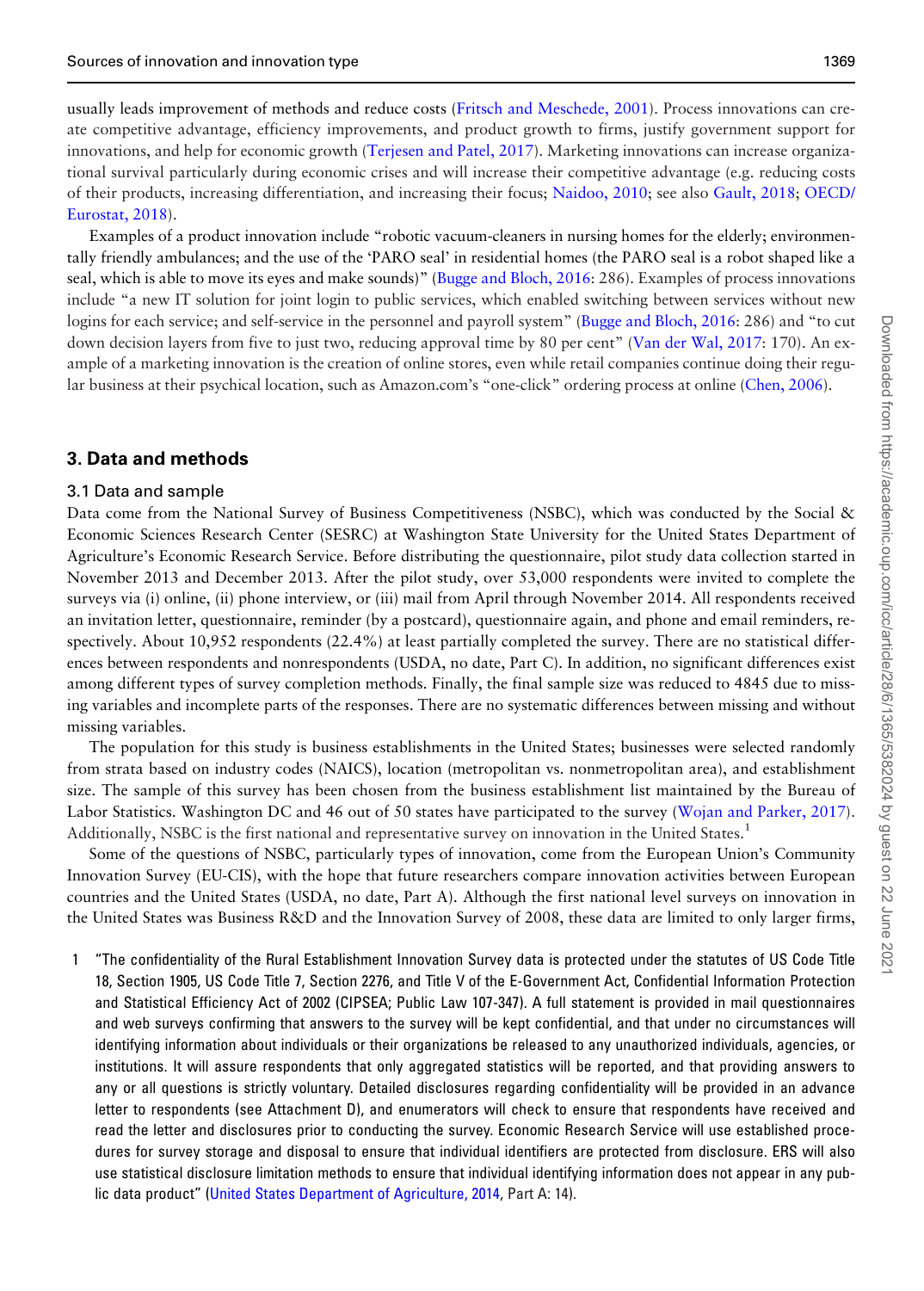#### <span id="page-5-0"></span>Table 1. Descriptive statistics

| Variable                                   | Mean | <b>SD</b> | Min.         | Max. |
|--------------------------------------------|------|-----------|--------------|------|
| Product innovation                         | 0.58 | 0.41      | $\Omega$     | 1    |
| Process innovation                         | 0.45 | 0.39      | 0            | 1    |
| Marketing innovation                       | 0.46 | 0.50      | 0            | 1.   |
| Source 1: Suppliers                        | 2.26 | 0.64      | 1            | 3    |
| Source 2: Customers                        | 2.40 | 0.64      | 1            | 3    |
| Source 3: Others in industry               | 2.38 | 0.63      | 1            | 3    |
| Source 4: Workers                          | 2.35 | 0.63      | 1            | 3    |
| Source 5: Universities                     | 1.55 | 0.65      | 1            | 3    |
| Establishment years <sup>a</sup>           | 9.22 | 3.32      | 1            | 14   |
| Number of employees <sup>b</sup>           | 8.33 | 4.11      | 1            | 15   |
| Rurality index (Beale13)                   | 4.87 | 2.28      | 1            | 9    |
| Industry Classification (Naics2)           |      |           |              |      |
| 21: Mining                                 | 0.26 | 0.16      | 0            | 1    |
| 31: Food manufacturing                     | 0.08 | 0.27      | 0            | 1.   |
| 32: Wood, paper manufacturing              | 0.13 | 0.33      | 0            | 1    |
| 33: Metal, machinery, electronic, hardware | 0.21 | 0.40      | 0            | 1    |
| 42: Wholesale trade                        | 0.20 | 0.40      | 0            |      |
| 48: Transportation                         | 0.06 | 0.24      | 0            | 1    |
| 51: Information                            | 0.07 | 0.25      | 0            | 1    |
| 52: Finance and insurance                  | 0.02 | 0.15      | 0            | 1    |
| 54: Professional                           | 0.17 | 0.37      | 0            | 1    |
| 55: Management of companies                | 0.02 | 0.15      | 0            | 1.   |
| 71: Arts, entertainment                    | 0.02 | 0.14      | $\mathbf{0}$ | 1    |
| $n = 4845$                                 |      |           |              |      |

"Years categories: 1800-1871 = 1, 18721896 = 2, 1897-1921 = 3, 1922-1946 = 4, 1947-1962 = 5, 1963-1972 = 6, 1973-1977 = 7, 1978-1982 = 8, 1983- $1987 = 9, 1988 - 1992 = 10, 1993 - 1997 = 11, 1998 - 2002 = 12, 2003 - 2007 = 13, 2008 - 2012 = 14.$ 

 $b$ Employment categories: Between 1 and 4 employees = 1, 5 = 2, 6 = 3, 7 = 4, 8 = 5, 9 = 6, 10 = 7, 11-12 = 8, 1-15 = 9 16-19 = 10 20-29 = 11, 30-49 = 12, 50- $99 = 13$ ,  $100 - 249 = 14$ ,  $250 - 499 = 15$ ,  $500 - 14$ ,  $000 = 15$ .

so they have a very limited focus. NSBC, on the other hand, is very unique in its broad representation. This project is consistent with the White House's emphasis on innovation. For instance, President Obama's 2011 State of the Union focused on innovation in America, including both urban and rural areas, as they key to national prosperity in the United States (USDA, no date, Part A).

#### 3.2 Dependent variables

Four different dependent variables are used in this article. The first three dependent variables reflect the type of innovation, namely whether the business participated in (i) product (including goods and service innovations), (ii) process, and (iii) marketing innovations. All variables used in this study come from the respondents who represent their organizations. Thus, the levels of analysis are the firm. The first dependent variable asks whether an organization produced any new or significantly improved products. Two survey items capture the product innovation—whether the business has involved goods and service innovation ([OECD/Eurostat, 2005](#page-12-0), [2018\)](#page-12-0). Appendix 1 (Table A1) shows all the operationalization used in this study.

The second dependent variable asked whether the firm introduced new or significantly improved methods of manufacturing or producing goods or services, introduced new or significantly improved logistics, delivery, or distribution methods for the firm's inputs, goods, or services, and introduced new or significantly improved support activities for the firm's processes. These three items capture process innovations. The third dependent variable asks whether new or significant improvements in the firm's marketing methods were implemented to measure marketing innovations. One survey item reflects marketing innovations. Finally, the last dependent variable is firm innovation activity, which includes all six indicators (including product, process, and marketing innovation).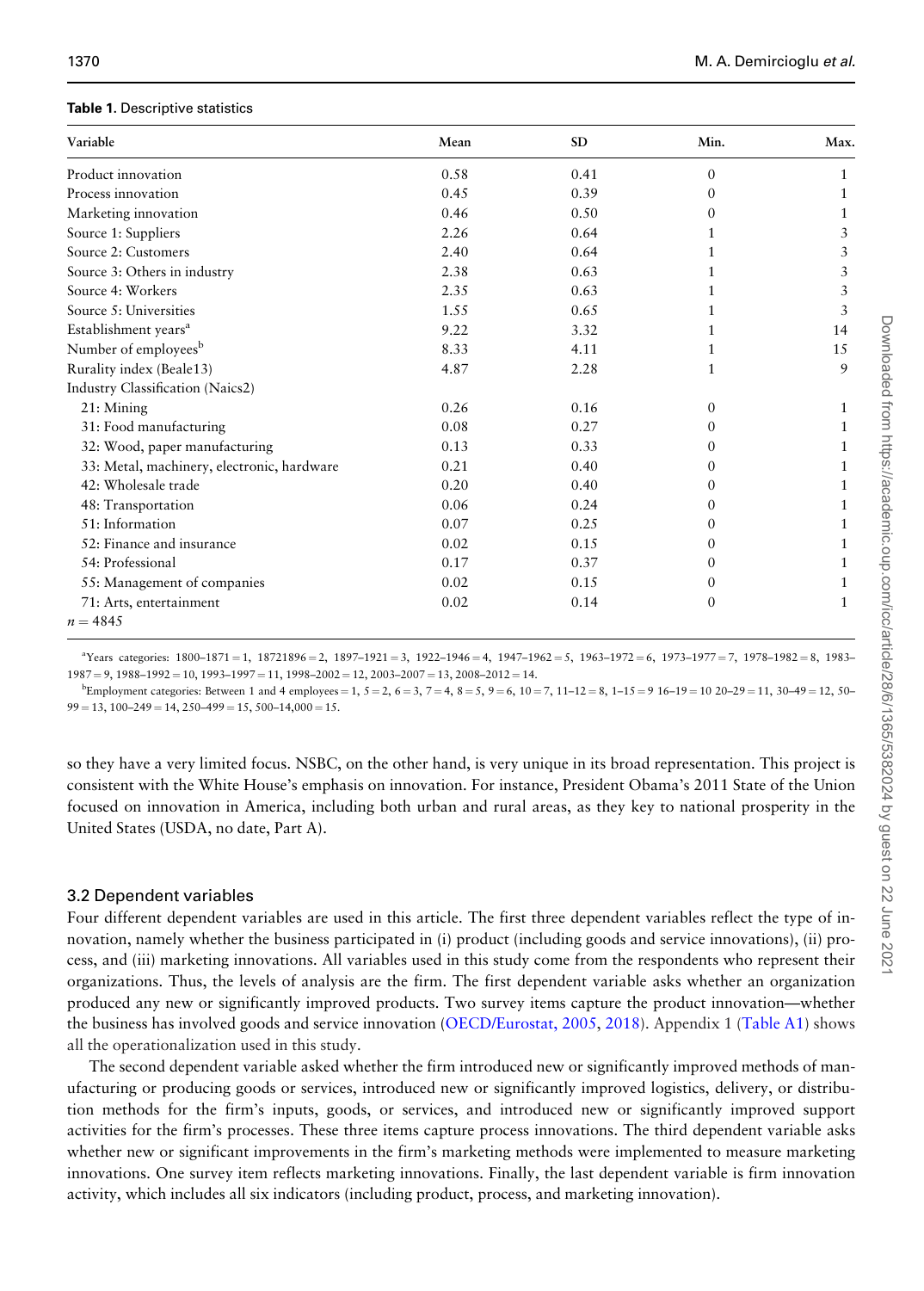#### 3.3 Independent variables

Five main sources of knowledge, or innovation sources are used as independent variables. Important sources or new information identified by the National Survey of Business Competitiveness (2014) are: (i) suppliers, (ii) customers, (iii) other people in industry, (iv) workers, and (v) universities. Respondents were asked to evaluate how those sources of new information are valuable for the firm. The response categories are "not at all valuable," "somewhat valuable," and "very valuable." These identified sources are mostly consistent with Australian Public Service Commission's 2011 data which important sources are identified [\(APSC, 2011\)](#page-10-0), Borins's analysis of sources of innovation (2011), the [Oslo Manual \(2018\)](#page-12-0), and [Terjesen and Patels' research on process innovations \(2017\)](#page-12-0).

#### 3.4 Control variables

Because type, size, location, and establishment year of firm have been consistently identified in the extant literature as influencing innovation activity (e.g. [Damanpour, 1991](#page-11-0)), they need to be included in the regression analysis as control variables. For example, analyzing the innovation activities of Europe's major industrial organizations of CIS, Arundel and Kabla found that, on average, firm product innovation rates in the pharmaceutical industry is approxi-mately 80%, while in textiles it is only 8%. Similarly, [Ballot](#page-10-0) et al. (2015) found that the particular types of industry (e.g. food manufacturing, heavy machine manufacturing, transportation, information, and finance and insurance companies) can affect innovation activity.

In addition, the size of a firm affects innovative performance in that large organizations tend to perform better thanks to their larger budgets and personnel ([Arundel, 2001;](#page-10-0) [L](#page-11-0)œgreid et al.[, 2011;](#page-11-0) [Ballot](#page-10-0) et al., 2015). Moreover, the location of the firms (e.g. their location in either an urban or rural area) and the number of employees can similarly effect innovation [\(Arundel and Kabla, 1998](#page-10-0); [Carlino, 2001](#page-11-0)). In this study, we have used Beale codes, which is a Rural-Urban Continuum Code (between  $1 =$  more urban and  $9 =$  more rural) developed by the United States Department of Agriculture (USDA) to reflect the geographic location. This nine-scale variable is better than a binary metro versus non-metro variable. Finally, firm age affects innovations because on the one hand, older firms may have more established innovation routines, so they are more innovative [\(Terjesen and Patel, 2017\)](#page-12-0). On the other hand, new organizations "will have less fixed identities, norms and values, enabling them to think 'outside the box,'" and thus they tend to be more innovative [\(L](#page-11-0)œgreid, et al.[, 2011:](#page-11-0) 1328). Thus, we have also controlled these factors. [Table 1](#page-5-0) shows descriptive statistics of all the variables used in this study Appendix 2 also reports correlation coefficients.

#### 3.5 Estimation

As explained in the above section, the set of dependent variables reflects the type of innovation, namely product, process, and marketing innovation. Because these three dependent variables are correlated with each other (error terms are correlated), using ordinary least square (OLS) or ordinal logit models cause inefficient results, since the latter models assume that the errors are not correlated with each other ([Zellner, 1962;](#page-12-0) [Fiebig, 2001](#page-11-0); [Martin and Smith,](#page-11-0) [2005\)](#page-11-0). For instance, the correlation between product and process innovation is 0.56, the correlation between product and marketing innovation is 0.43, and the correlation between process and marketing innovation is 0.8, indicating that the errors are somewhat correlated. To compensate for this problem, seemingly unrelated regressions (SUR) are used [\(Zellner, 1962](#page-12-0); [Fiebig, 2001;](#page-11-0) [Martin and Smith, 2005](#page-11-0)). Stata software program can provide results of the SUR precisely and efficiently. OLS is used for the fourth and last dependent variable—overall firm innovation activity as this variable is a summated scale of six indicators. The next section will report and summarize the results.

## 4. Results

[Table 1](#page-5-0) reports the descriptive statistics. On average, 58% of companies reported to have implemented product innovation, 46% of companies reported to have implemented marketing innovation, and 45% of companies reported to have implemented process innovation. The highest mean value of the knowledge sources is customers, suggesting that customers involve many of the innovation activities. There is considerable variance in establishment year in the survey, so both very new and old firms exist, which also confirms the representativeness of the survey. Results of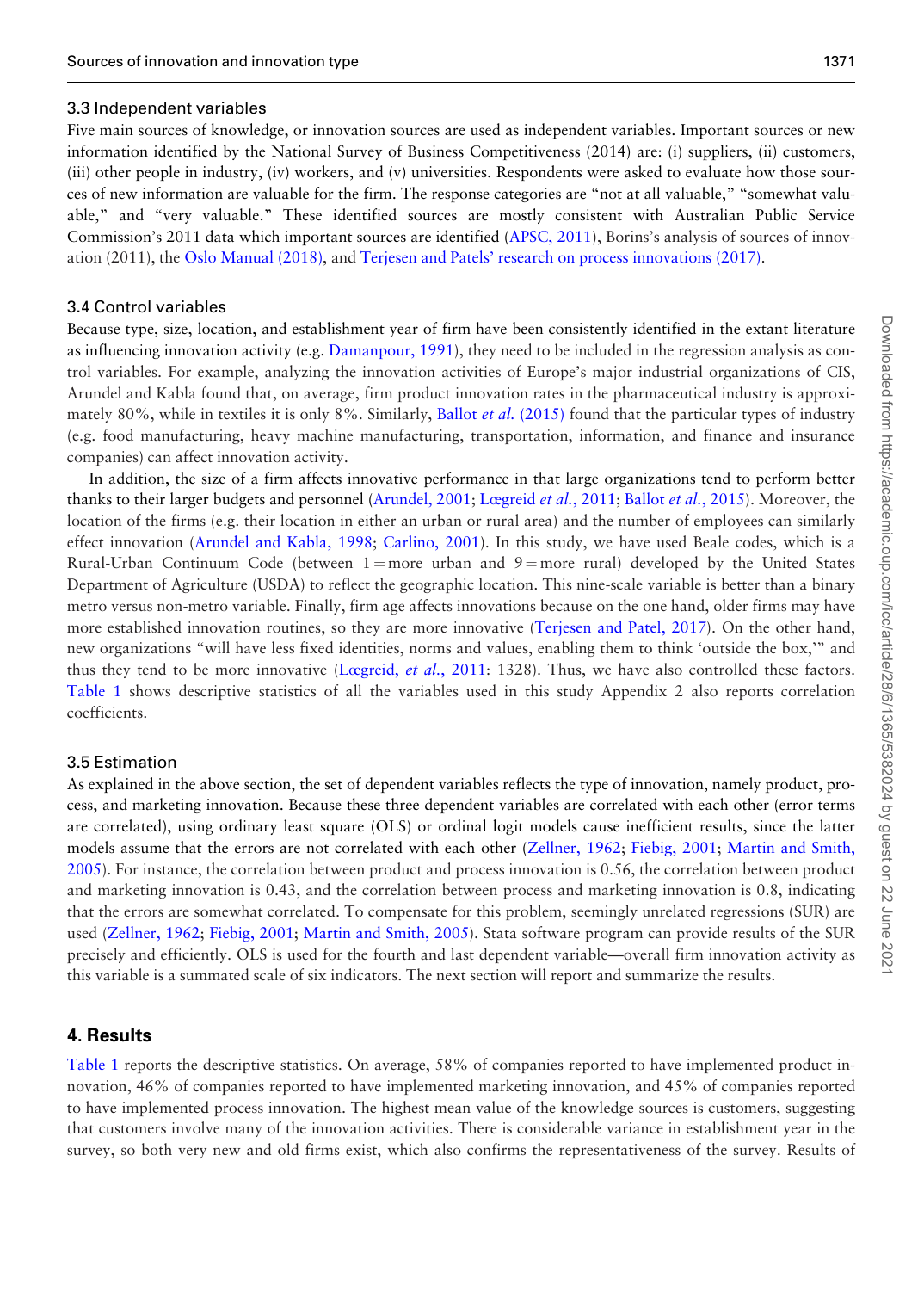#### Table 2. Regression results

| Variable                                         | Product innovation | Process innovation | Marketing innovation | All innovations<br>0.014 |  |
|--------------------------------------------------|--------------------|--------------------|----------------------|--------------------------|--|
| Source 1: Suppliers                              | $0.023*$           | 0.013              | 0.006                |                          |  |
| Source 2: Customers                              | $0.061***$         | $0.053***$         | $0.054***$           | $0.056***$               |  |
| Source 3: Others in industry                     | 0.01               | $0.020*$           | $0.033**$            | 0.015                    |  |
| Source 4: Workers                                | $0.043***$         | $0.052***$         | $0.053***$           | $0.049***$               |  |
| Source 5: Universities                           | $0.074***$         | $0.076***$         | $0.096***$           | $0.082***$               |  |
| Establishment years                              | $0.010***$         | $0.009***$         | $0.010***$           | $0.010***$               |  |
| Number of employees                              | $0.010***$         | $0.015***$         | $0.018***$           | $0.014***$               |  |
| Rurality index (Beale13)                         | $0.009***$         | $0.009***$         | $0.011***$           | $0.010***$               |  |
| Industry classification (Naics2)Base: 21: mining |                    |                    |                      |                          |  |
| 31: Food manufacturing                           | $0.194***$         | $0.098**$          | 0.037                | $0.110**$                |  |
| 32: Wood, paper manufacturing                    | $0.133***$         | 0.067              | 0.025                | $0.075*$                 |  |
| 33: Metal, machinery, electronic, hardware       | $0.239***$         | $0.117***$         | $0.089*$             | $0.149***$               |  |
| 42: Wholesale trade                              | $0.140***$         | $0.080*$           | $0.121**$            | $0.113***$               |  |
| 48: Transportation                               | 0.052              | 0.015              | 0.001                | 0.022                    |  |
| 51: Information                                  | $0.306***$         | $0.175***$         | $0.183***$           | $0.221***$               |  |
| 52: Finance and insurance                        | $0.176***$         | 0.087              | $0.216***$           | $0.160***$               |  |
| 54: Professional                                 | $0.125***$         | 0.048              | $0.117*$             | $0.096**$                |  |
| 55: Management of companies                      | 0.071              | 0.016              | 0.065                | 0.04                     |  |
| 71: Arts, entertainment                          | $0.283***$         | $0.098*$           | $0.166*$             | $0.183***$               |  |
| Constant                                         | 0.102              | $0.237***$         | $0.319***$           | $0.219***$               |  |
| $R^2$                                            | 0.11               | 0.1                | 0.08                 | 0.12                     |  |

 $*P < 0.05;$   $**P < 0.01;$   $***P < 0.001;$   $n = 4845.$ 

the industry classification (Naics2) show that most of the firms in the sample are in the following two-digit sectors: 21: mining, 33: metal, machinery, electronic, and hardware, and 42: wholesale trade, followed by 54: professional jobs and 32: wood and paper manufacturing.

Table 2 reports the results of the unstandardized SUR models. Accordingly, ideas emanating from customers, workers, and universities are positively associated with all types of innovations  $(P < 0.001)$ . For instance, ideas emanating from customers are positively associated with namely product  $(B = 0.06, P < 0.001)$ , process  $(B = 0.05, P < 0.001)$  $P < 0.001$ ), and marketing innovations ( $B = 0.05$ ,  $P < 0.001$ ), holding other variables constant. Ideas emanating from suppliers are moderately and positively associated with only product innovation  $(B = 0.02, P < 0.05)$ , but suppliers do not have any statistical relationship to other types of innovations. Ideas emanating from other business people in the firm's industry are positively associated with process and marketing innovations ( $P < 0.05$ ), holding other variables constant, although the magnitude of the effect is small. Ideas emanating from workers are positively associated with all types of innovations (product, process, and marketing), holding other variables constant  $(B = 0.04,$ 0.05, and 0.05, respectively;  $P < 0.001$ ). Finally, the universities as sources of innovation are also positively and statistically associated with both types of innovations  $(P < 0.001)$ . In fact, the university as a source of innovation has higher coefficients  $(B = 0.07, 0.08,$  and 0.1, respectively), suggesting that universities are important sources of innovation.

Regarding the control variables, on average, the younger firms, firms with more employees, and firms located in urban areas exhibit a greater degree of innovation activity for all types of innovations—product, process, and marketing innovations. All of these results are statistically significant at the 0.01% level. In addition, compared with other industry types, companies in information (Naics = 51), metal, machinery, electronic, hardware (Naics = 33), and arts and entertainment (Naics  $= 71$ ) are more innovative than are other companies. Moreover, on average, companies tend to generate more product innovations compared with process innovations. Finally, the results show that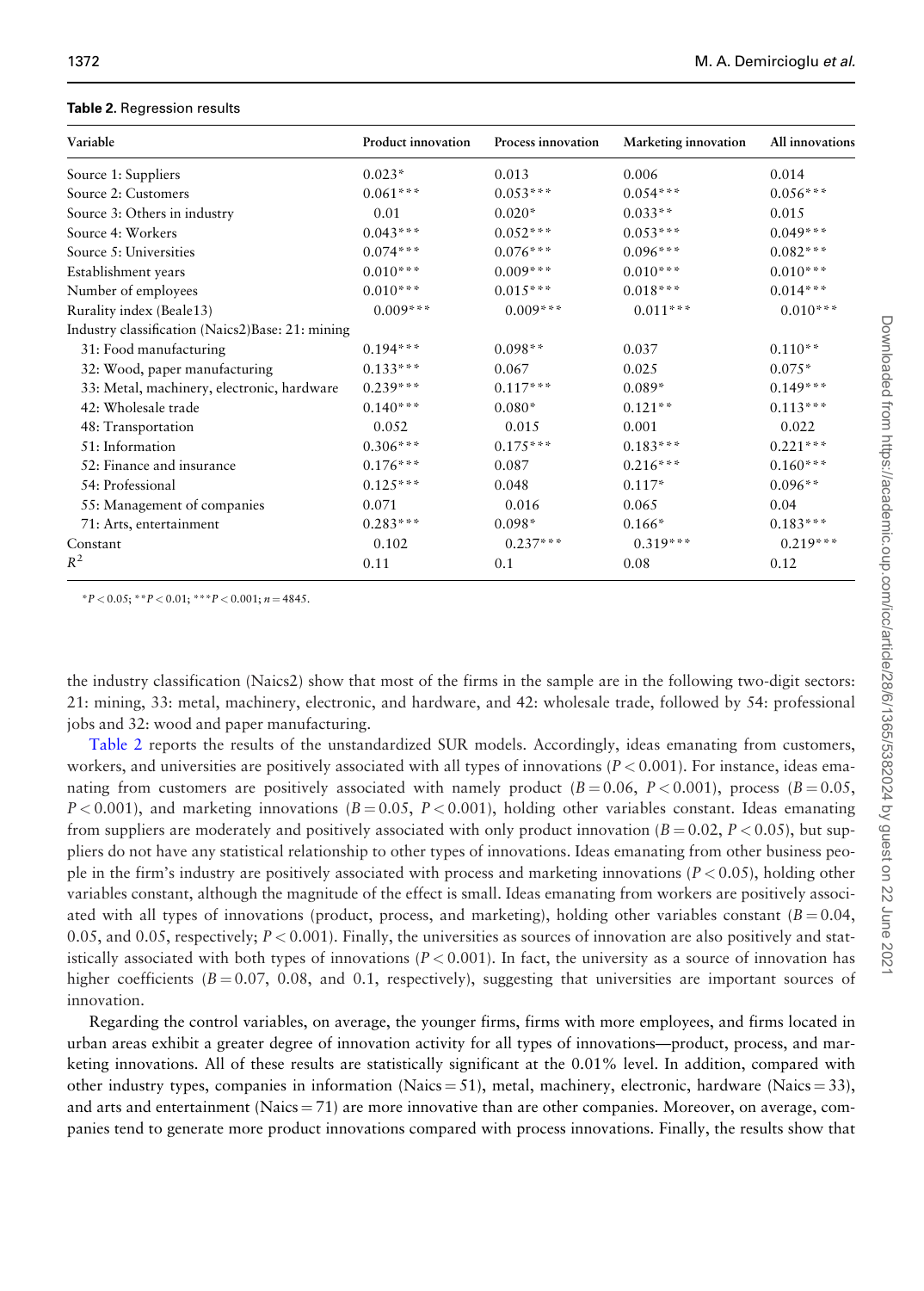transportation firms and management of companies do not exhibit a significant amount of innovation activity suggesting that the particular type of organization matters for innovation.

## 5. Discussion

 [2006;](#page-12-0) [Damanpour](#page-11-0) et al., 2009; [Frenz and Ietto-Gillies, 2009;](#page-11-0) [Thompson, 2010](#page-12-0); [Stojcic and Hashi, 2014;](#page-12-0) Innovation, which is one of the most important topics in the studies of business, economics, and management can contribute to organizational performance, in that is conducive to organizational survival, success such as increasing competitiveness, productivity, and performance (e.g. [Burns and Stalker, 1961;](#page-11-0) [OECD/Eurostat, 2005](#page-12-0), [2018;](#page-12-0) [Pianta,](#page-12-0) [Demircioglu and Audretsch, 2017a;](#page-11-0) [Wojan](#page-12-0) et al., 2018). The extent, scale, and scope of the studies on innovation and innovation activities reflect the prominence of innovation (e.g. [Mohr, 1969](#page-11-0); [Kimberly and Evanisko, 1981;](#page-11-0) [Damanpour, 1991; Greenhalgh](#page-11-0) et al., 2004; [Smith, 2006](#page-12-0); [Ballot](#page-10-0) et al., 2015; [Torugsa and Arundel, 2016a](#page-12-0), [2016b](#page-12-0); – >[Demircioglu and Audretsch, 2018; Kattel and Mazzucato, 2018](#page-11-0); [Mazzucato, 2018](#page-11-0)). Analyzing how five important sources of innovation (i.e. suppliers, customers, others in industry, workers, and university) are associated with types of innovation (i.e. product, process, and marketing), we have found that universities, workers, and customers are important sources of innovation positively associated with all of innovation types. This article has made several unique and important contributions that are discussed in below.

This main focus of this article is sources of innovation. Although identifying sources of innovation goes back to the late 19th century ([Carlino, 2001](#page-11-0)), testing for the effects of different knowledge sources and relating them to different outcomes is a relatively recent topic. Using ideas from different knowledge sources are crucial for generating different types of innovations and outcomes [\(Audretsch and Stephan, 1996;](#page-10-0) [Arundel and Geuna, 2004;](#page-10-0) [Frenz and](#page-11-0) [Ietto-Gillies, 2009](#page-11-0)). [Terjesen and Patel \(2017](#page-12-0): 1422) suggest that organizational managers must recognize and take advantage of ideas emanating from a broad spectrum of knowledge sources (e.g. universities) because "this knowledge is subsequently stored in the organization's memory (i.e., equipment, systems, procedures, routines, and managers) and becomes 'organizational knowledge' that can be harnessed to enhance a firm's innovation activities... [which are] imperative to innovation." The empirical results of this article show that particular knowledge, such as customers, workers, and universities can enable firms to generate product, process, and marking innovations. Knowledge and ideas emanating from customers positively associated all types of innovation, which is consistent with the hypothesis that feedback and ideas generated by customers enable organizations to become more innovative.

While workers provide internal sources of knowledge within the organization or firm, universities and customers provide external sources of innovations. The results imply that both internal and external sources are necessary to develop different types of innovations. Moreover, as the positive and statistically significant coefficients of variables measuring universities and workers indicate, the results support the view that universities and workers are key sources of ideas and innovations. This is particularly important from the perspective of organizational managers, who should encourage their workers to express their views and facilitate their feedback to enhance innovation activity. Future studies may focus on analyzing how workers in the organizational context of universities specifically influence different types of innovations.

 innovations; [Fritsch and Meschede, 2001](#page-11-0); [OECD/Eurostat, 2005](#page-12-0), [2018](#page-12-0); [Chen, 2006](#page-11-0); [Naidoo, 2010;](#page-11-0) [Stojci](#page-12-0)c [and](#page-12-0) In addition, rather than focusing only on a sole type of innovation or aggregated innovation activity, the present study provides and compares across three different types of innovations—product, process, and marketing innovations. Distinguishing among product, process, and marketing innovations is essential because each type of innovation has distinct and different characteristics (e.g. process innovations are less tangible), may be influenced by different knowledge sources (e.g. different external sources are associated with different types of innovations differently), may require different resources (e.g. process innovations may be more costly in terms of monetary sources), and may lead to different organizational outcomes (e.g. product innovations may lead to patents compared with other types of [Hashi, 2014](#page-12-0); [Radicic](#page-12-0) et al., 2016; [Terjesen and Patel, 2017;](#page-12-0) [Van der Wal, 2017](#page-12-0); [Gault, 2018\)](#page-11-0). The results of this study suggest that different types of knowledge sources are associated with distinct types of innovations differently. Therefore, future studies would be wise to extend and build on this study by comparing different types of innovations.

Moreover, this study uses a recent (2014), comprehensive (both rural and urban area with almost all states in the United States), and large-scale survey ( $n = 10,952$  firms) on firm innovation in the United States. Despite many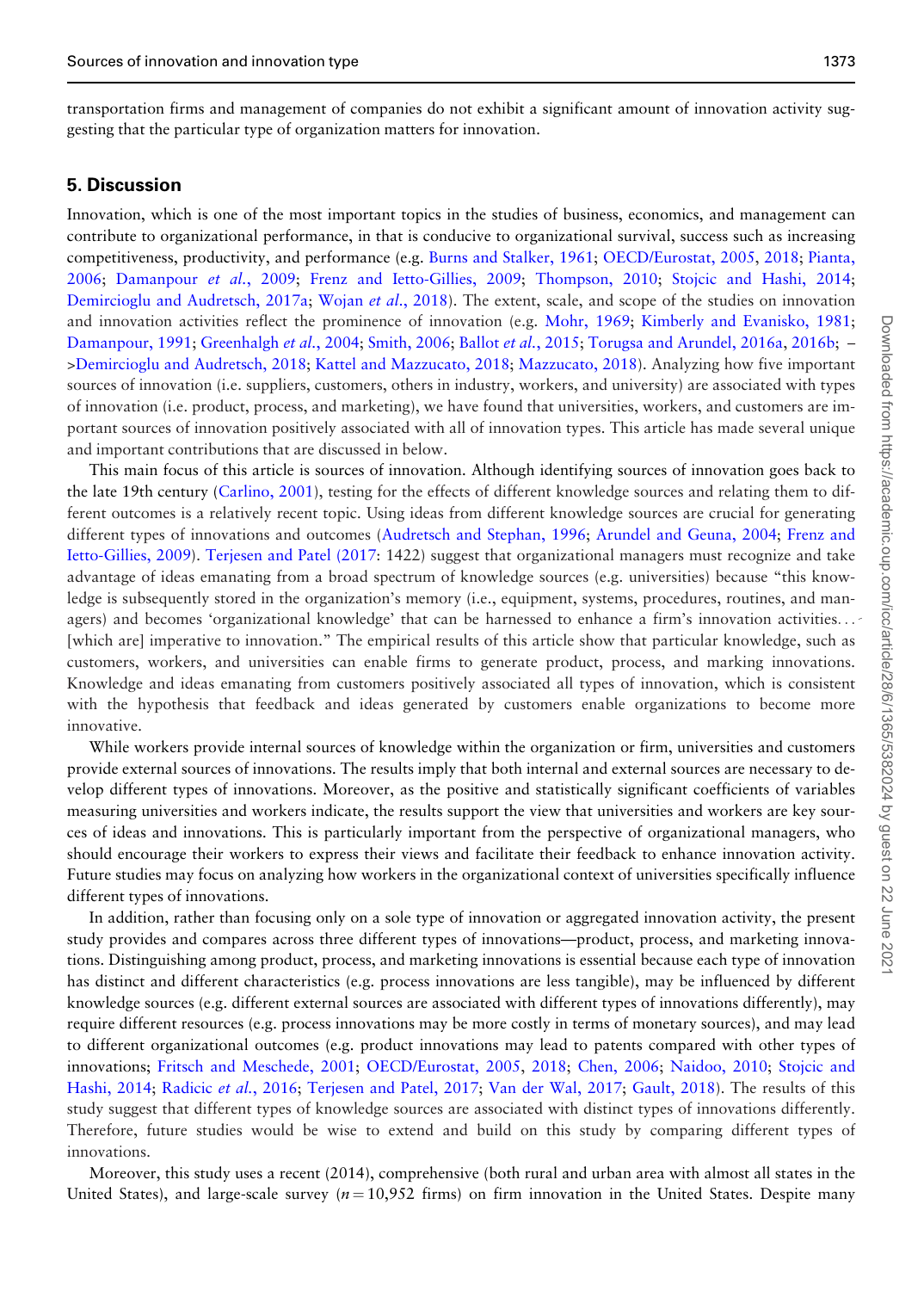datasets in Europe [e.g. Community Innovation Surveys (CIS)], fewer datasets on firms' innovation activities are available for the United States. This is unfortunate because many large and innovative companies such as Apple, Uber, Amazon, Netflix, and Microsoft are located in the United States. Furthermore, the United States ranks among the large advanced countries in the world, with a population of over 320 million. Therefore, a key contribution of this study is analyzing survey responses from the National Survey of Business Competitiveness (NSBC) which is sponsored by the United States Department of Agriculture. The findings provide interesting results, such as the more robust innovation activity exhibited by firms in the urban areas, but also both the extent and heterogeneity of innovation activity exhibited by firms in rural areas. This article also shows that on average, certain types of industries (e.g. IT, metal, machinery, electronic, and arts) are more innovative than other industries. Additionally, both firm age and size are positively associated with innovation types. All of these findings made possible by analyzing these new and unique data provide insights that will be instructive and enlightening for decision makers in both business and policy.

Several important limitations inherent in this study need to be emphasized. Like most of survey research, this article is based on a cross-sectional data ([United States Department of Agriculture \(USDA\), Economic Research Service,](#page-12-0) [2014\)](#page-12-0). Therefore, lack of panel data, or quasi-experimental design does not permit scholars to make causal claims about findings. In other words, the study is correlational, not causal. In addition, due to data limitations, we could not measure which particular innovations are more important and effective than others. For example, data does not provide information about the quality of innovations such as which innovations lead huge savings, sales, or patents. Similarly, the outcomes variables are only probably to innovate in a given, so the outcome is same if a given firm introduces only one innovation versus five innovations in the previous three years. This limitation (both quality—the significance of innovation—and the quantity—the number of innovations–) was also acknowledged from the USDA as it was stated as "a noted weaknesses of this set of questions is their inability to differentiate highly innovative from nominally innovative establishments" (USDA, Part A: 4). Thus, future research may focus on the quality and quantity of innovation with using more questionnaires. Future research may also use qualitative methods (e.g. cases, in-depth interviews, and ethnographic research) to examine how and why certain sources of innovative ideas lead major innovations because qualitative research are important to explain how and why a particular relationship occurs, not occurs, or occur in different intensity [\(Corbin and Strauss, 2008](#page-11-0); [Maxwell, 2012; Bryman, 2016](#page-11-0)).

Despite the limitations of this study, it offers insights and practical implications about how sources of innovations are associated with types of innovations, the importance of workers, customers, and universities as innovation sources, the importance of product, process, and marketing innovations. We recommend future studies to focus on the link of sources and types of innovation in other context with qualitative research. Future research may also focus on how and why universities, customers, and employees influence innovation activities and benefits of innovations (e.g. whether innovation from particular sources reduces cost and increases quality of produce and services) in public, nonprofit, and private settings. Future research may also explore the effects of other sources of knowledge such as the Federal government's role for innovation activities of companies and public organizations.

## 6. Conclusion

Innovation has emerged not just as an important force driving the performance of firms and other organizations, but also entire regions and countries. Despite its prominence, there are not many quantitative studies analyzing how different knowledge sources are associated with different types of innovations as well as overall innovation activity. Using United States National Survey of Business Competitiveness (NSBC) conducted in 2014, this study has contributed to the innovation literature by analyzing how the following knowledge sources are associated with product, process, and marketing innovation as well as overall innovation activity by the following important innovation sources: (i) suppliers, (ii) customers, (iii) other people in industry, (iv) workers, and (v) university. The most important findings of this article are that universities, customers, and workers are crucial knowledge sources, positively associated with product, process, marketing, and overall innovation activity. Suppliers and others in industry have either little or no statistical effect for innovation activities.

Just as knowledge sources are heterogeneous, so too are the manifestations of innovation activity highly heterogeneous. Yet, the literature on innovation activity has generally ignored the heterogeneity inherent in both knowledge sources and manifestations of innovation. If there is an innovation, there should be a knowledge source(s), other than the skies to which Solow eluded driving innovation activity. Our study is original and important to the literature as it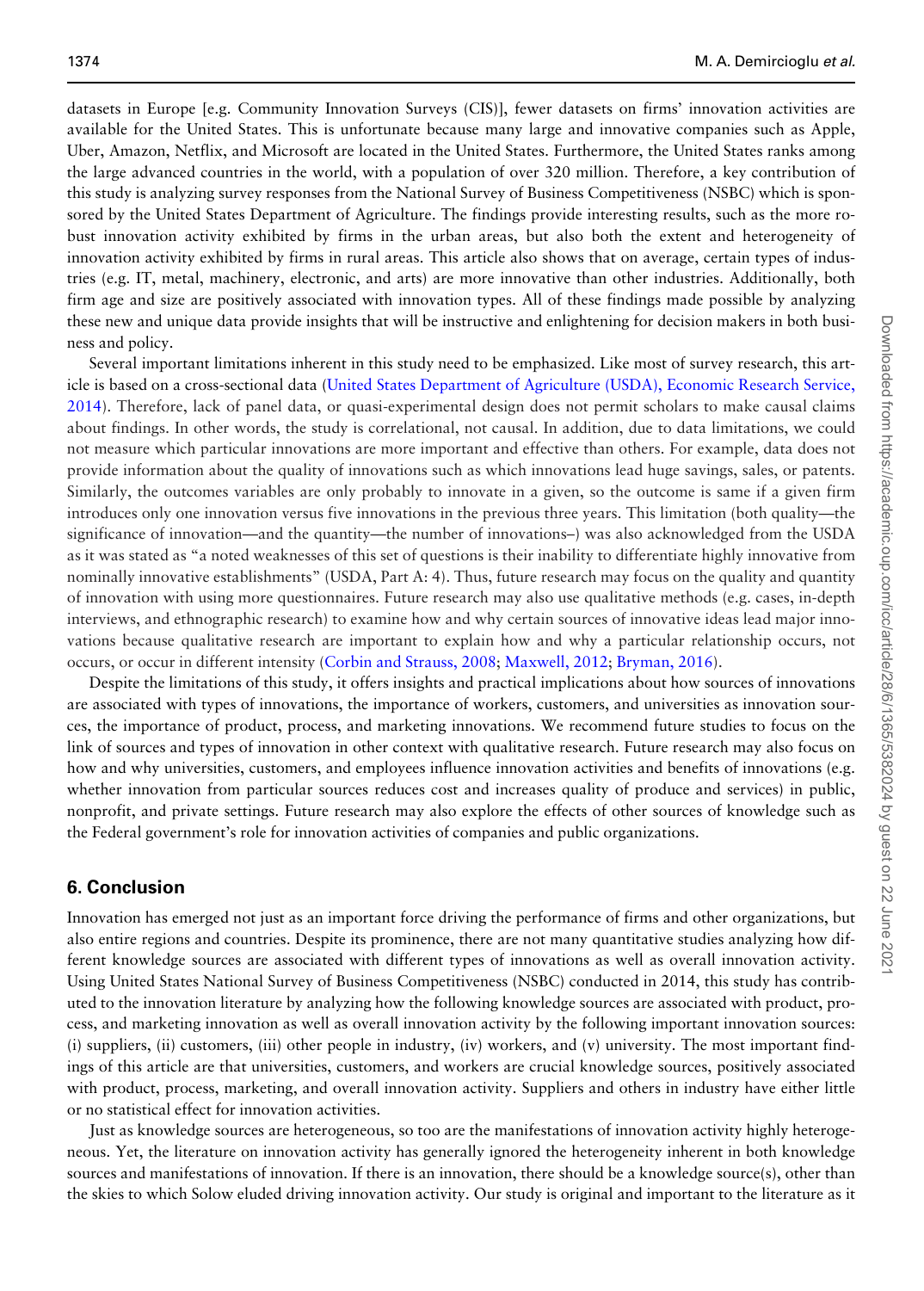<span id="page-10-0"></span>has found that universities, workers, and customers are crucial sources for innovations. With using qualitative or quantitative research, future studies may analyze other sources (e.g. governments' role for innovation), other types of innovations (e.g. organizational), or the benefits of innovation (e.g. whether a particular innovation increases efficiency) in other context both in terms of different region (e.g. in Asia) and in different sector (e.g. public and nonprofit).

### Acknowledgment

We appreciate the helpful comments and suggestions of Barry M. Rubin (Indiana University-Bloomington), Chantalle LaFontant (Indiana University-Bloomingon), Stephan Goetz (Pennsylvania State University), and Tim Mulcahy (National Opinion Research Center) along with the Editors and anonymous reviewers in this journal. In particular, we have received excellent feedback and help from Timothy R. Wojan, who is a Senior Economist at the Economic Research Service/USDA ever since we started the project. The authors are responsible for any remaining errors.

## Funding

This research was supported in part by the intramural research program of the U.S. Department of Agriculture, Economic Research Service. Extramural funding for this research provided by the Economic Research Service was through USDA/REE Cooperative Agreement 58-6000-5-0095, administered by the Northeast Regional Center for Rural Development (NERCRD). The research for this paper was also fnancially supported by National University of Singapore (NUS) (Grant No. R-603-000-270-133) and Indiana Business Research Center (IBRC) at Indiana University-Bloomington. The views expressed are those of the authors and should not be attributed to the Economic Research Service, the USDA, NERCRD, NUS, or IBRC.

## References

- Aboal, D. and E. Tacsir (2018), 'Innovation and productivity in services and manufacturing: the role of ICT,' Industrial and Corporate Change, 27(2), 221–241.
- Acs, Z. J., D. B. Audretsch, E. E. Lehmann and G. Licht (2017), 'National systems of innovation,' The Journal of Technology Transfer, 42(5), 997–1008.
- Aghion, P. and P. Howitt (1998), Endogenous Growth Theory. MIT Press: Cambridge, MA.
- Arundel, A. (2001), 'The relative effectiveness of patents and secrecy for appropriation,' Research Policy, 30(4), 611–624.
- Arundel, A. and A. Geuna (2004), 'Proximity and the use of public science by innovative European frms,' Economics of Innovation and New Technology, 13(6), 559–580.
- Arundel, A. and I. Kabla (1998), 'What percentage of innovations are patented? Empirical estimates for European firms,' Research Policy, 27(2), 127–141.
- Audretsch, D. B. and P. E. Stephan (1996), 'Company-scientist locational links: the case of biotechnology,' The American Economic Review, 86(3), 641–652.
- Australian Public Service Commission (APSC) (ed) (2011), *Employee Survey Results: State of the Service Series* 2010–11. Australian Public Service Commission: Canberra, Australia.
- Ballot, G., F. Fakhfakh, F. Galia and A. Salter (2015), 'The fateful triangle: complementarities in performance between product, process and organizational innovation in France and the UK,' Research Policy, 44(1), 217–232.
- Bankins, S., B. Denness, A. Kriz and C. Molloy (2017), 'Innovation agents in the public sector: applying champion and promotor theory to explore innovation in the Australian public service,' Australian Journal of Public Administration, 76(1), 122–137.
- Battisti, G. and P. Stoneman (2010), 'How innovative are UK frms? Evidence from the fourth UK community innovation survey on synergies between technological and organizational innovations,' British Journal of Management, 21(1), 187-206.
- Bloch, C. and M. M. Bugge (2013), 'Public sector innovation—from theory to measurement,' Structural Change and Economic Dynamics, 27, 133–145.
- Birkland, T. A. (2011), An Introduction to the Policy Process: Theories, Concepts and Models of Public Policy Making. Routledge: New York, NY.
- Borins, S. (2001), The Challenge of Innovating in Government. PricewaterhouseCoopers Endowment for the Business of Government: Arlington, VA.
- Borins, S. (2002), 'Leadership and innovation in the public sector,' Leadership & Organization Development Journal, 23(8), 467–476.
- Breznitz, D., D. Ornston and S. Samford (2018), 'Mission critical: the ends, means, and design of innovation agencies,' Industrial and Corporate Change, 27(5), 883–896.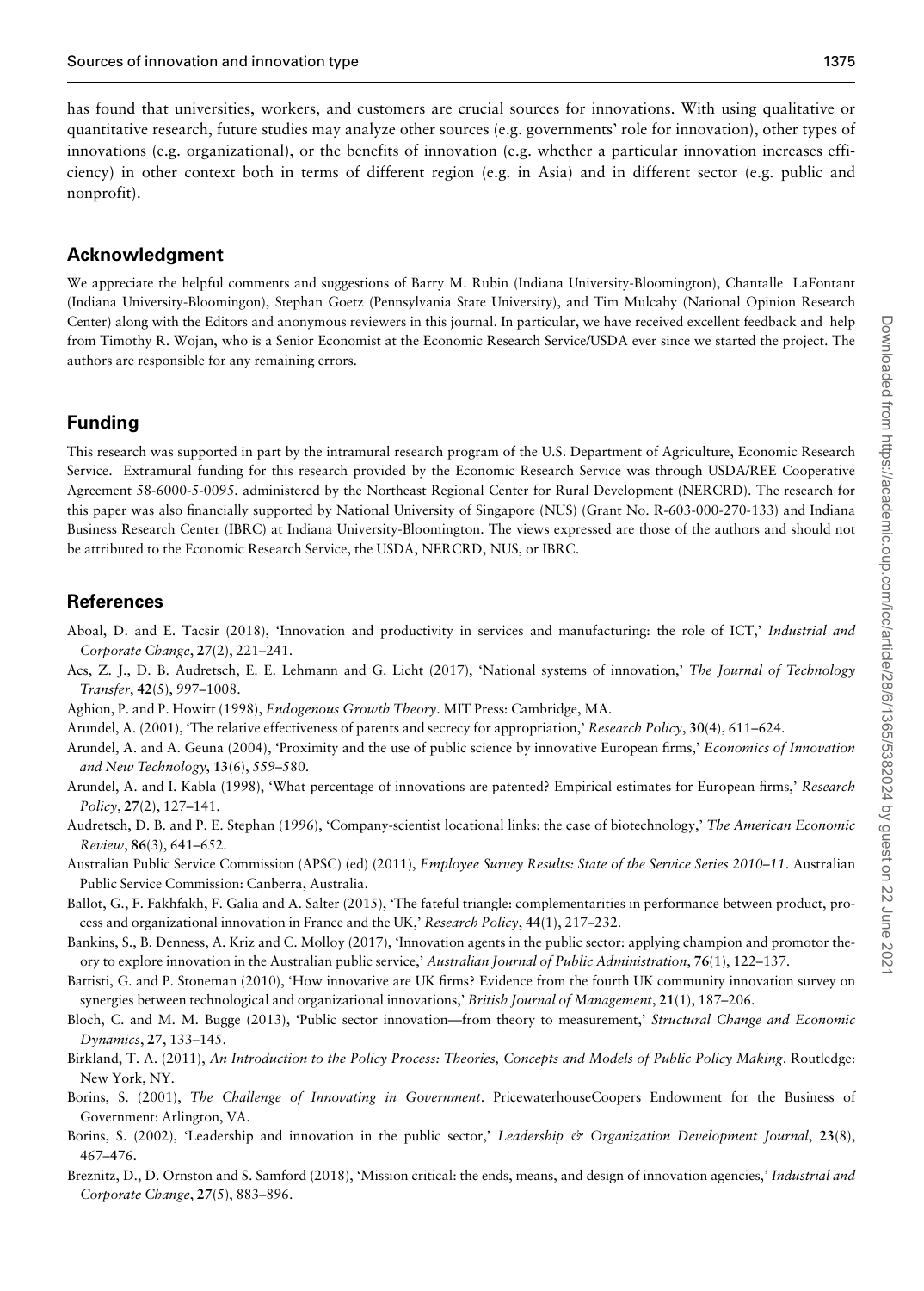- <span id="page-11-0"></span>Brown, K. and S. P. Osborne (2012), Managing Change and Innovation in Public Service Organizations. Routledge: New York, NY. Bryman, A. (2016), Social Research Methods. 5th edn. Oxford University Press: Oxford, UK.
- Bugge, M. M. and C. W. Bloch (2016), 'Between bricolage and breakthroughs—framing the many faces of public sector innovation,' Public Money & Management, 36(4), 281-288.
- Burns, T. E. and G. M. Stalker (1961), The Management of Innovation. Tavistock: London.
- Carlino, G. A. (2001), 'Knowledge spillovers: cities' role in the new economy,' Business Review, Q4, 17–24.
- Cantwell, J. (2006), 'Innovation and competitiveness,' in J. Fagerberg and D. C. Mowery (eds), The Oxford Handbook of Innovation. Oxford University Press: New York, pp. 543–567.
- Chen, Y. (2006), 'Marketing innovation,' Journal of Economics & Management Strategy, 15(1), 101-123.
- Cooper, R. S. and S. A. Merrill (eds) (1997), Industrial Research and Innovation Indicators: Report of a Workshop. National Academies Press: Chicago, IL.
- Corbin, J. and A. Strauss (2008), Basics of Qualitative Research. 3rd edn. Sage: Thousand Oaks, CA.
- Damanpour, F. (1991), 'Organizational innovation: a meta-analysis of effects of determinants and moderators,' Academy of Management Journal, 34(3), 555–590.
- Damanpour, F., R. M. Walker and C. N. Avellaneda (2009), 'Combinative effects of innovation types and organizational performance: a longitudinal study of service organizations,' Journal of Management Studies, 46(4), 650–675.
- Demircioglu, M. A. and D. B. Audretsch (2017a), 'Conditions for innovation in public sector organizations,' Research Policy, 46(9), 1681–1691.
- Demircioglu M. A. and D. B. Audretsch (2017b), 'Public sector innovation: the effect of universities,' The Journal of Technology Transfer, 1–19.
- Demircioglu, M. A. and D. B. Audretsch (2018), 'Conditions for complex innovations: evidence from public organizations,' The Journal of Technology Transfer, 1–24.
- Fagerberg, J. and M. M. Godinho (2006), 'Innovation and catching-up,' in J. Fagerberg and D. C. Mowery (eds), The Oxford Handbook of Innovation. Oxford University Press: New York, NY, pp. 514–542.
- Fiebig, D. G. (2001), 'Seemingly unrelated regression," in B. H. Baltagi (ed), A Companion to Theoretical Econometrics. Blackwell Publishing Ltd: Malden, MA, pp. 101–121.
- Frenz, M. and G. Ietto-Gillies (2009), 'The impact on innovation performance of different sources of knowledge: evidence from the UK Community Innovation Survey,' Research Policy, 38(7), 1125–1135.
- Fritsch, M. and M. Meschede (2001), 'Product innovation, process innovation, and size,' Review of Industrial Organization, 19(3), 335–350.
- Gault, F. (2018), 'Defining and measuring innovation in all sectors of the economy,' Research Policy, 47(3), 617–622.
- Greenhalgh, T., G. Robert, F. Macfarlane, P. Bate and O. Kyriakidou (2004), 'Diffusion of innovations in service organizations: systematic review and recommendations,' Milbank Quarterly, 82(4), 581–629.
- Griffth, R., E. Huergo, J. Mairesse and B. Peters (2006), 'Innovation and productivity across four European countries,' Oxford Review of Economic Policy, 22(4), 483–498.
- Hüsig, S. and H.-G. Mann (2010), 'The role of promoters in effecting innovation in higher education institutions,' Innovation, 12(2), 180–191.
- Kattel, R. and M. Mazzucato (2018), 'Mission-oriented innovation policy and dynamic capabilities in the public sector,' Industrial and Corporate Change, 27(5), 787–801.
- Kimberly, J. R. and M. J. Evanisko (1981), 'Organizational innovation: the infuence of individual, organizational, and contextual factors on hospital adoption of technological and administrative innovations,' Academy of Management Journal, 24(4), 689-713.
- Leyden, D. P. and A. N. Link (1992), Government's Role in Innovation: Springer Science & Business Media: Norwell, MA.
- Link, A. N. (2013), Public Support of Innovation in Entrepreneurial Firms. Edward Elgar Publishing: Northampton, MA.
- Link, A. N. and D. S. Siegel (2007), Innovation, entrepreneurship, and Technological Change. Oxford University Press: New York.
- Lœgreid, P., P., Per, G. Roness and K. Verhoest (2011), 'Explaining the innovative culture and activities of state agencies,' Organization Studies, 32(10), 1321–1347.
- Martin, S. and P. C. Smith (2005), 'Multiple public service performance indicators: toward an integrated statistical approach,' Journal of Public Administration Research and Theory, 15(4), 599–613.
- Maxwell, J. A. (2012), *Qualitative Research Design: An Interactive Approach*. Vol. 41. Sage Publications: Thousand Oaks, CA.
- Mazzucato, M. (2018), 'Mission-oriented innovation policies: challenges and opportunities,' Industrial and Corporate Change, 27(5), 803–815.
- Mohr, L. B. (1969), 'Determinants of innovation in organizations,' American Political Science Review, 63(1), 111–126.
- Naidoo, V. (2010), 'Firm survival through a crisis: the infuence of market orientation, marketing innovation and business strategy,' Industrial Marketing Management, 39(8), 1311–1320.
- Nakamura, L. (2000), 'Economics and the new economy: the invisible hand meets creative destruction,' Business Review, 15–30.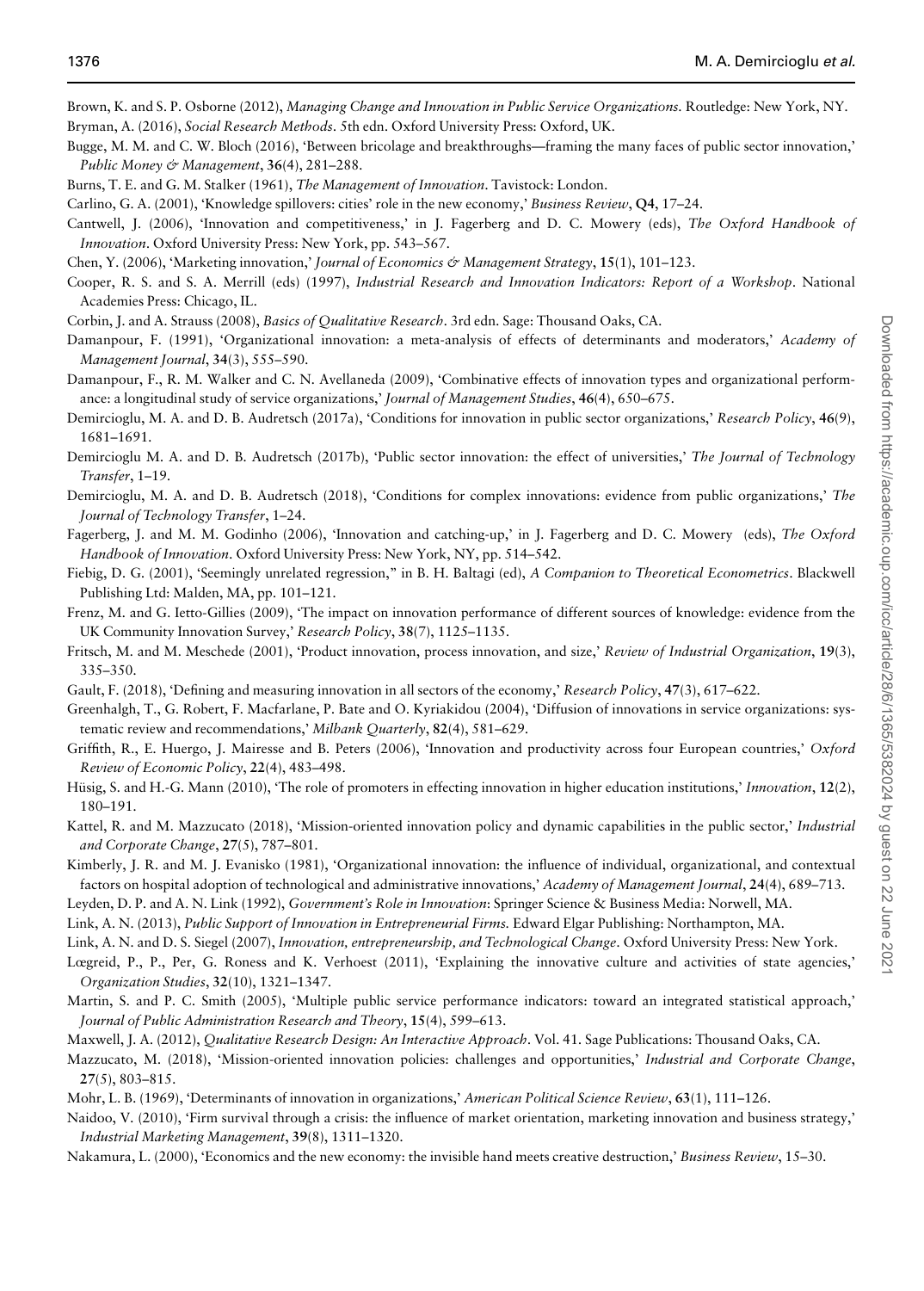<span id="page-12-0"></span>Albareda, A. Matei, C. Savulescu, C. Antonie, E. B. Balaceanu, N. Juraj, M. Svidronová, B. M. Merickova, M. Oviska, V. de Nasi, G., M. Cucciniello, V. Mele, G. Valotti, R. Bazurli, H. De Vries, V. Bekkers, L. Tummers, M. Gascó, T. Ysa, C. Fernández, A. Froidcourt, M. Eymeri-Douzans and E. M. Monthuber (2015), Determinants and barriers of adoption, diffusion and upscaling of ICT-driven social innovation in the public sector: a comparative study across 6 EU countries. In LIPSE Research Report #5.

OECD. (2009), OECD Reviews of Innovation Policy: Mexico 2009. OECD Publishing: Paris.

- OECD/Eurostat. (2005), Oslo Manual: Guidelines for Collecting and Interpreting Innovation Data. 3rd edn. OECD: Paris.
- OECD/Eurostat. (2018), Oslo Manual 2018: Guidelines for Collecting, Reporting, and Using Data on Innovation. OECD: Paris.
- Pianta, M. (2006), 'Innovation and employment,' in J. Fagerberg and D. C. Mowery (eds), The Oxford Handbook of Innovation. Oxford University Press: New York, NY, pp. 568–598.
- Radicic, D., G. Pugh, H. Hollanders, R. Wintjes and J. Fairburn (2016), 'The impact of innovation support programs on small and medium enterprises innovation in traditional manufacturing industries: An evaluation for seven European Union regions'. Environment and Planning C: Government and Policy, 34(8), 1425–1452.
- Richardson, A., D. B. Audretsch, T. Aldridge and V. K. Nadella (2016), 'Radical and incremental innovation and the role of university scientist,' in D. B. Audretsch and A. N. Link (eds) Essays in Public Sector Entrepreneurship. Springer: Switzerland, pp. 131-207.
- Slaper, T. F., N. R. Hart, T. J. Hall and M. F. Thompson (2011), 'The index of innovation: a new tool for regional analysis,' Economic Development Quarterly, 25(1), 36–53.
- Smith, K. H. (2006), 'Measuring innovation,' in J. Fagerberg and D. C. Mowery (eds), The Oxford Handbook of Innovation. Oxford University Press: New York, NY, pp. 148–177.
- Stojcic, N. and I. Hashi (2014), 'Firm productivity and type of innovation: evidence from the community innovation survey 6,' Croatian Economic Survey, 16(2), 121–146.
- Terjesen, S. and P. C. Patel (2017), 'In search of process innovations: the role of search depth, search breadth, and the industry environment,' Journal of Management, 43(5), 1421–1446.
- Thompson, J. D. (2010), Organizations in Action: Social Science Bases of Administrative Theory. 7th edn. Transaction Publishers: New Brunswick, NJ.
- Torugsa, N. and A. Arundel (2016a), 'Complexity of innovation in the public sector: a workgroup-level analysis of related factors and outcomes,' Public Management Review, 18(3), 392–416.
- Torugsa, N. A. and A. Arundel (2016b), 'The nature and incidence of workgroup innovation in the Australian public sector: evidence from the Australian 2011 state of the service survey,' Australian Journal of Public Administration, 75(2), 202–221.
- United States Department of Agriculture (USDA). (2014), Economic Research Service. Information Collection Request for Rural Establishment Innovation Survey (REIS): Supporting Statement. Available at: [https://www.reginfo.gov/public/do/](https://www.reginfo.gov/public/do/PRAViewDocument?ref_nbr=201212-0536-001) [PRAViewDocument?ref\\_nbr=201212-0536-001](https://www.reginfo.gov/public/do/PRAViewDocument?ref_nbr=201212-0536-001) (12 February 2019, date last accessed).
- Van der Wal, Z. (2017), The 21st Century Public Manager. Macmillan Education: London, UK.
- Verspagen, B. (2006), 'Innovation and economic growth,' in J. Fagerberg and D. C. Mowery (eds), The Oxford Handbook of Innovation. Oxford University Press: New York, NY, pp. 487–513.
- Verhoest, K., B. Verschuere and G. Bouckaert (2007), 'Pressure, legitimacy, and innovative behavior by public organizations,' Governance, 20(3), 469–497.
- Walker, R. M. (2006), 'Innovation type and diffusion: an analysis of local government,' Public Administration, 84(2), 311–335.
- Wojan, T. and T. Parker (2017), Innovation in the rural nonfarm economy: its effect on job and earnings growth, 2010-2014. Economic Research Report 238. U.S. Dept. of Agriculture, Economic Research Service (September).
- Wojan, T. R., D. Crown and A. Rupasingha (2018), 'Varieties of Innovation and Business Survival: Does Pursuit or Incremental or Far-Ranging Innovation Make Manufacturing Establishments More Resilient?,' Research Policy, 47(9), 1801–1810.
- Zellner, A. (1962), 'An efficient method of estimating seemingly unrelated regressions and tests for aggregation bias,' Journal of the American Statistical Association, 57(298), 348–368.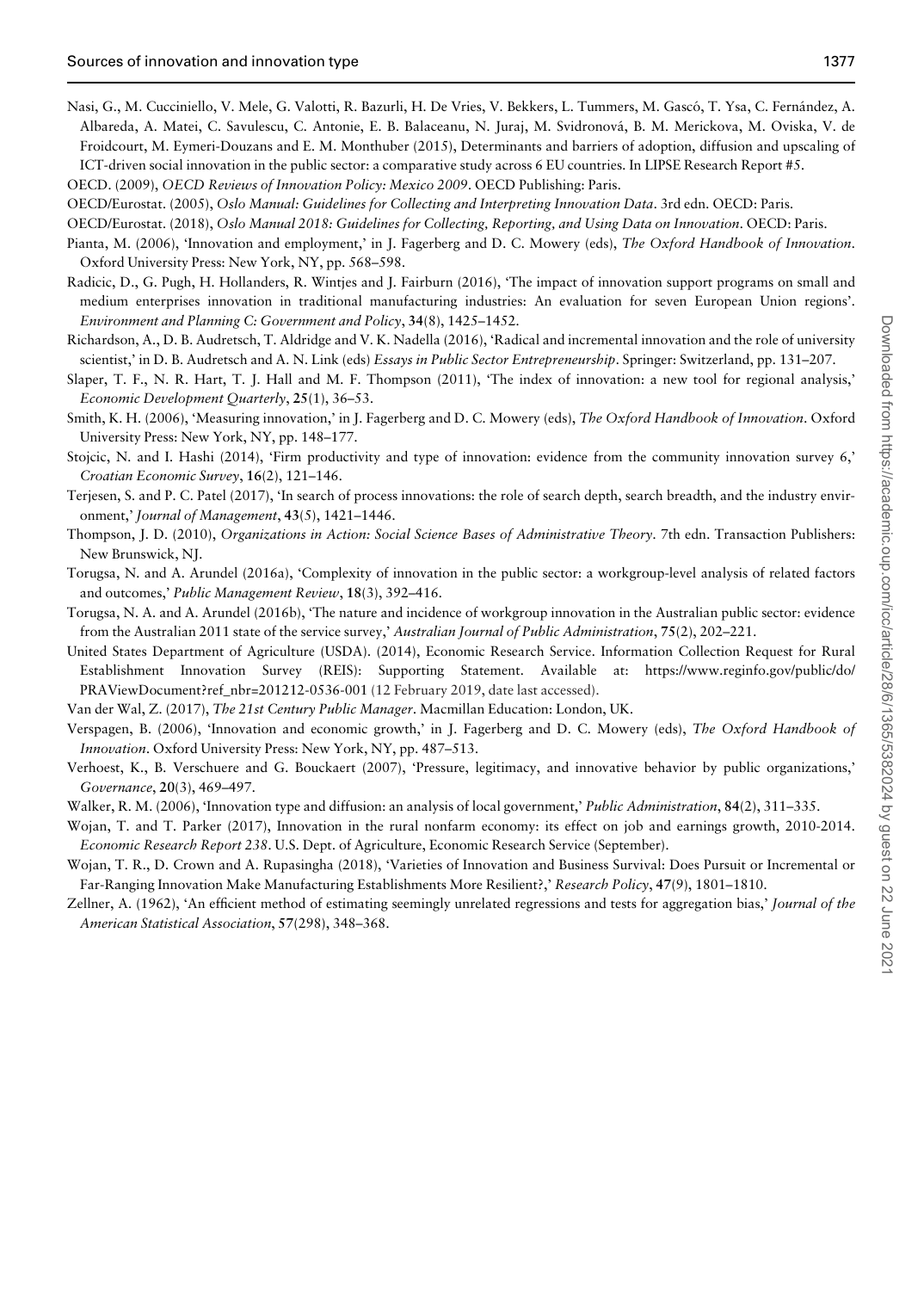## Appendix 1

| Dependent variables                  | The response categories are following: $0 = No$ , $1 = Yes$ .                                                                                                                                                                             |  |  |  |  |  |
|--------------------------------------|-------------------------------------------------------------------------------------------------------------------------------------------------------------------------------------------------------------------------------------------|--|--|--|--|--|
| Product innovation (alpha = $0.53$ ) | - In the past 3 years, did this business produce any new or significantly improved<br>services?                                                                                                                                           |  |  |  |  |  |
|                                      | - In the past 3 years, did this business provide any new or significantly improved services?                                                                                                                                              |  |  |  |  |  |
| Process innovation (alpha = $0.68$ ) | - In the past 3 years, did this business introduce new or significantly improved methods<br>of manufacturing or producing goods or services?                                                                                              |  |  |  |  |  |
|                                      | - In the past 3 years, did this business introduce new or significantly improved logistics,<br>delivery, or distribution methods for your inputs, goods, or services?                                                                     |  |  |  |  |  |
|                                      | - In the past 3 years, did this business introduce new or significantly improved support<br>activities for your processes?                                                                                                                |  |  |  |  |  |
| Marketing innovation                 | - In the past 3 years, did this business introduce new or significant improvements in your<br>marketing methods?                                                                                                                          |  |  |  |  |  |
| Overall innovation (alpha $= 0.81$ ) | Factor score for all three types of innovations.                                                                                                                                                                                          |  |  |  |  |  |
| Independent variables                | The response categories are following: $1 = Not$ at all valuable, $2 = Somewhat$ valuable,<br>and $3 =$ Very valuable.                                                                                                                    |  |  |  |  |  |
| Source 1                             | Suppliers                                                                                                                                                                                                                                 |  |  |  |  |  |
| Source 2                             | Customers                                                                                                                                                                                                                                 |  |  |  |  |  |
| Source 3                             | Other business people in your industry                                                                                                                                                                                                    |  |  |  |  |  |
| Source 4                             | Workers                                                                                                                                                                                                                                   |  |  |  |  |  |
| Source 5                             | University extension, community colleges, business schools                                                                                                                                                                                |  |  |  |  |  |
| Control variables                    |                                                                                                                                                                                                                                           |  |  |  |  |  |
| Location-Beale13                     | 1: Counties in metro areas of 1 million population or more                                                                                                                                                                                |  |  |  |  |  |
|                                      | 2: Counties in metro areas of $250,000$ to 1 million population                                                                                                                                                                           |  |  |  |  |  |
|                                      | 3: Counties in metro areas of fewer than 250,000 population                                                                                                                                                                               |  |  |  |  |  |
|                                      | 4: Urban population of 20,000 or more, adjacent to a metro area                                                                                                                                                                           |  |  |  |  |  |
|                                      | 5: Urban population of 20,000 or more, not adjacent to a metro area                                                                                                                                                                       |  |  |  |  |  |
|                                      | 6: Urban population of 2500 to 19,999, adjacent to a metro area                                                                                                                                                                           |  |  |  |  |  |
|                                      | 7: Urban population of 2500 to 19,999, not adjacent to a metro area                                                                                                                                                                       |  |  |  |  |  |
|                                      | 8: Completely rural or less than 2500 urban population, adjacent to a metro area                                                                                                                                                          |  |  |  |  |  |
|                                      | 9: Completely rural or less than 2500 urban population, not adjacent to a metro area                                                                                                                                                      |  |  |  |  |  |
| Establishment years                  | $1800-1871 = 1$ , $1872-1896 = 2$ , $1897-1921 = 3$ , $1922-1946 = 4$ , $1947-1962 = 5$ , $1963-$<br>$1972 = 6$ , $1973 - 1977 = 7$ , $1978 - 1982 = 8$ , $1983 - 1987 = 9$ , $1988 - 1992 = 10$ , $1993 -$                               |  |  |  |  |  |
|                                      | $1997 = 11$ , $1998 - 2002 = 12$ , $2003 - 2007 = 13$ , $2008 - 2012 = 14$                                                                                                                                                                |  |  |  |  |  |
| Employment categories                | Between 1–4 employees = 1, $5 = 2$ , $6 = 3$ , $7 = 4$ , $8 = 5$ , $9 = 6$ , $10 = 7$ , $11-12=8$ , $13-$<br>$15 = 9$ , $16-19 = 10$ , $20-29 = 11$ , $30-49 = 12$ , $50-99 = 13$ , $100-249 = 14,250-$<br>$499 = 15$ , Over $500 = 15$ . |  |  |  |  |  |
| Industry classification (Naics2)     | 21: Mining, $31 =$ Food manufacturing, $32 =$ Wood and paper manufacturing,                                                                                                                                                               |  |  |  |  |  |
|                                      | $33$ = Metal, machinery, electronic, and hardware manufacturing, $42$ = Wholesale<br>trade, $48 =$ Transportation, $51 =$ Information, $52 =$ Finance and insurance,                                                                      |  |  |  |  |  |
|                                      | $54 =$ Professional, $55 =$ Management of companies, $71 =$ Arts and entertainment.                                                                                                                                                       |  |  |  |  |  |